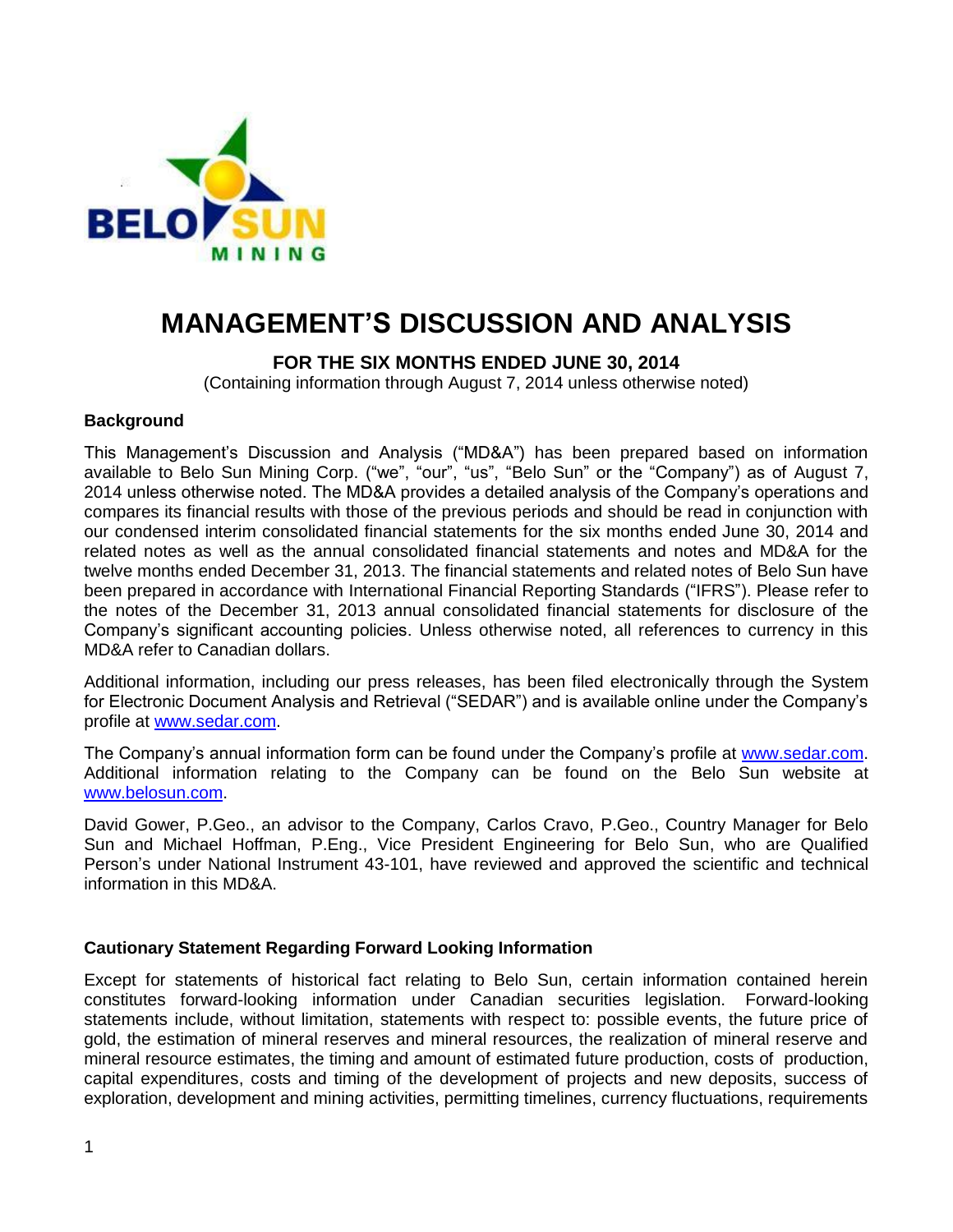for additional capital, government regulation of mining operations, environmental risks, unanticipated reclamation expenses, title disputes or claims and limitations on insurance coverage. The words "anticipates", ''plans'', ''expects'', "indicative", "intend", ''scheduled'', "timeline", ''estimates'', ''forecasts", "guidance", "opportunity", "outlook", "potential", "projected", "schedule", "seek", "strategy", "study" (including, without limitation, as may be qualified by "feasibility" and "pre-feasibility"), "targets", "models", or ''believes'', or variations of or similar such words and phrases or statements that certain actions, events or results "may", "could", "would", or "should", "might", or "will be taken", "occur" or ''be achieved'' and similar expressions identify forward-looking statements. Forward-looking statements are necessarily based upon a number of estimates and assumptions that, while considered reasonable by Belo Sun as of the date of such statements, are inherently subject to significant business, economic and competitive uncertainties and contingencies. There can be no assurance that forward-looking statements will prove to be accurate, as actual results and future events could differ materially from those anticipated in such statements.

Forward-looking statements are provided for the purpose of providing information about management's expectations and plans relating to the future. All of the forward-looking statements made in this MD&A are qualified by these cautionary statements and those made in our other filings with the securities regulators of Canada including, but not limited to, the cautionary statements made in the ''Risk Factors'' section of our most recently filed Annual Information Form and this 2013 Management Discussion and Analysis. These factors are not intended to represent a complete list of the factors that could affect Belo Sun. Belo Sun disclaims any intention or obligation to update or revise any forward-looking statements or to explain any material difference between subsequent actual events and such forward-looking statements, except to the extent required by applicable law.

## **Overview of the Company**

Belo Sun is a Canadian mineral exploration company with a portfolio of properties in Brazil including its principal project, the Volta Grande Gold Project in Para State. Belo Sun's other properties are the Patrocinio Gold Project in Para State and the Rainbow Alexandrite Project in Goias State.

Highlights for the six months ended June 30, 2014:

- $\triangleright$  In February 2014, the Company completed a Preliminary Economic Assessment of a staged development approach on the updated mineral resource for the Volta Grande Project which generated a post-tax Internal Rate of Return ("IRR") of 16.1% at a gold price of US\$1300 per ounce (see Press Release issued February 20, 2014). The Company filed a technical report with respect to this Preliminary Economic Assessment on March 31, 2014 and can be found under the Company's profile on [www.sedar.com.](http://www.sedar.com/)
- $\triangleright$  In February 2014, the Company received its Preliminary License approving its Environmental Impact Assessment. The LP was issued with conditions related to training and capacity building, environmental monitoring, social education and development of local industries. Belo Sun built and opened a training centre in the local village and has been providing courses to train the community workforce in conjunction with Federal and Pará State agencies. The Company has commenced a study on the indigenous peoples in the region as part of the conditions of its LP. This study will involve consultation with the indigenous tribes and other potential indigenous stakeholders in the region.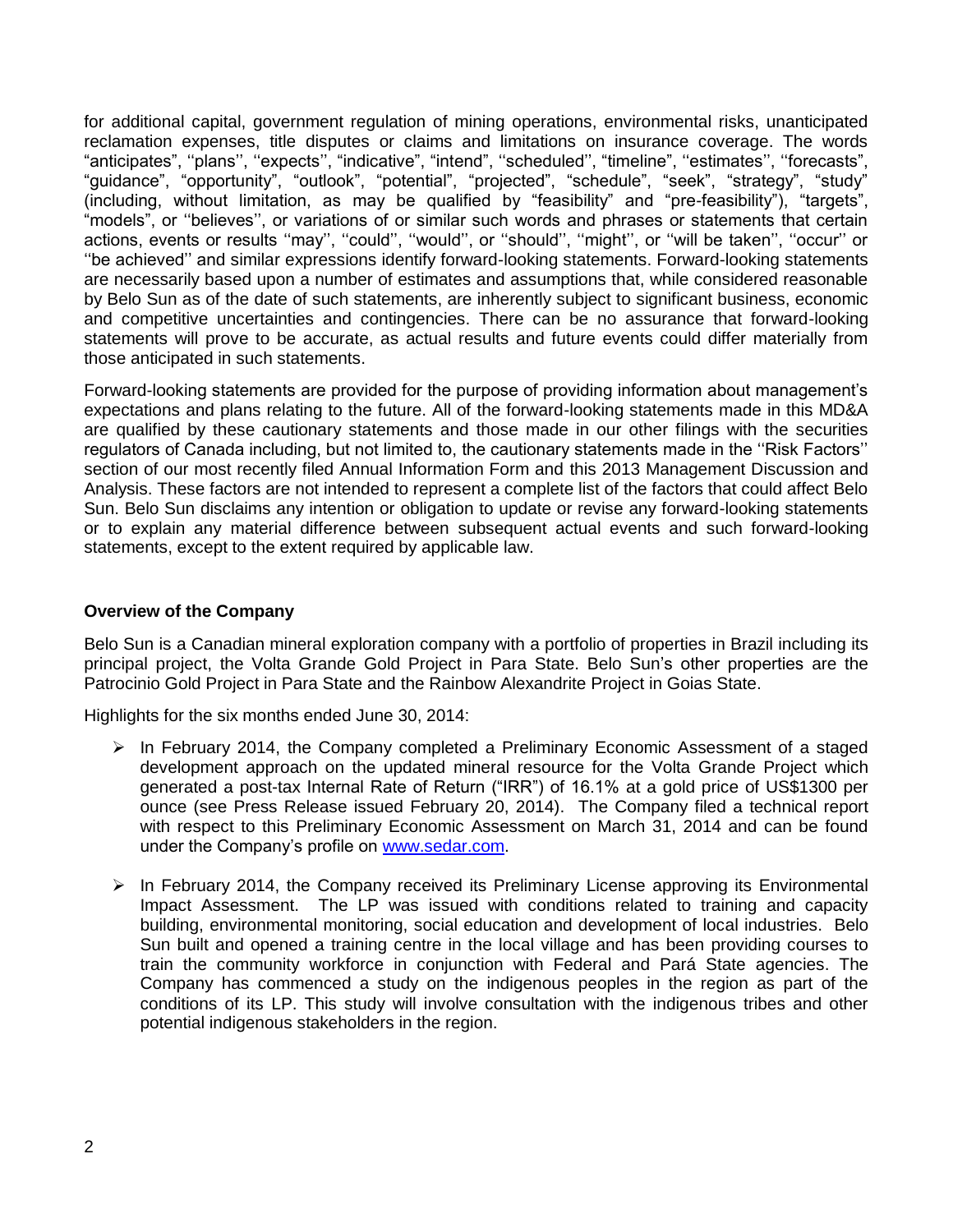- $\triangleright$  The Company has hired service providers and contractors necessary to fulfill all the conditions of the LP, including the completion of technical, environmental, social and communications programs and indigenous studies.
- $\triangleright$  Belo Sun opened a new office in the city of Senador José Porfirio, the municipality that hosts the Volta Grande Project, in order to improve communication and opportunities between the Company and the local community.
- $\triangleright$  In May 2014, the Company commenced a new drill program, which focuses on four high-grade areas in the Ouro Verde and Grota Seca deposits. This program is expected to provide additional details on these near surface high grade areas of the deposit with a view to improving the overall project economics.

The mineral exploration business is risky and most exploration projects will not become mines. The Company may offer an opportunity to a mining company to acquire an interest in a property in return for funding all or part of the exploration and development of the property. For the funding of property acquisitions and exploration that the Company conducts, the Company depends on the issuance of shares from treasury to investors. These stock issuances depend on numerous factors including a positive mineral exploration environment, positive stock market conditions, a positive track record for the Company and the experience of management.

The Company's financial statements have been prepared in accordance with IFRS applicable to a going concern. Accordingly, they do not give effect to adjustments that would be necessary should the Company be unable to continue as a going concern and therefore be required to realize its assets and liquidate its liabilities and commitments in other than the normal course of business and at amounts different from those in the accompanying financial statements.

# **Outlook**

Belo Sun's principal focus is the Volta Grande Gold Project. The Volta Grande Gold Project has a National Instrument 43-101 compliant estimated measured mineral resource of 2,999,000 ounces of gold (55.4 million tonnes grading 1.68 grams per tonne gold) and indicated mineral resource of 2,085,000 ounces of gold (38.4 million tonnes grading 1.69 grams per tonne gold) for a total measured and indicated mineral resource of 5,084,000 ounces of gold, and an estimated inferred mineral resource of 2,565,000 ounces of gold (45.5 million tonnes grading 1.75 grams per tonne gold) based on 0.50-gram-per-tonne-gold cut off (see the Press Release October 3, 2013).

Since April 2010, the Company completed 784 drill holes (204,937 metres).

A Preliminary Economic Assessment ("PEA") was completed on February 20, 2014 (see Press Release issued February 20, 2014) which has taken a new staged development approach to the project. The results of this PEA are discussed later in this document. In this context, Belo Sun is planning the programs set out for the Volta Grande Project as follows:

- $\triangleright$  Regional exploration programs with drilling planned for Q4-2014 (including regional permits) to follow up high resolution airborne geophysical surveys (magnetic and electromagnetic) completed in 2012.
- $\triangleright$  Continued permitting activities and exploring project financing options.
- $\triangleright$  Completing a feasibility study on the phased approach.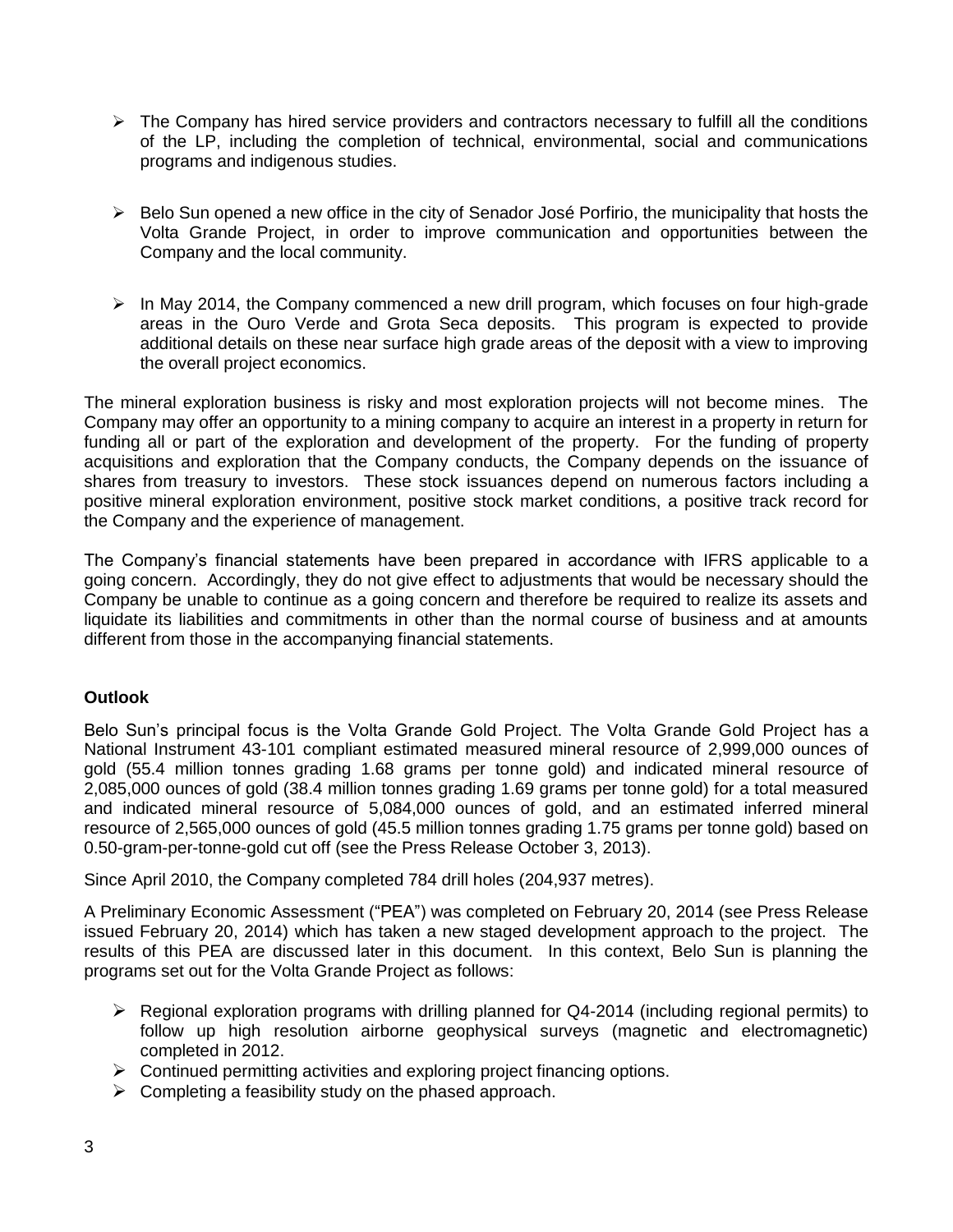# **Summary of Quarterly Results**

The following is a summary of the Company's financial results for the eight most recently completed quarters:

|                                         | 30-Jun        | 31-Mar        | 31-Dec        | 30-Sep        | 30-Jun        | 31-Mar         | 31-Dec        | 30-Sep         |
|-----------------------------------------|---------------|---------------|---------------|---------------|---------------|----------------|---------------|----------------|
|                                         | 2014          | 2014          | 2013          | 2013          | 2013          | 2013           | 2012          | 2012           |
| Net (loss)                              | (\$3,648,612) | (\$3,232,813) | (\$4,745,211) | (\$8,259,403) | (\$8,166,717) | (\$11,360,487) | (\$8,460,407) | (\$12,931,632) |
| Net (loss) per share                    | (\$0.01)      | (\$0.01)      | (\$0.02)      | (\$0.03)      | (\$0.03)      | (\$0.04)       | (\$0.03)      | (\$0.06)       |
| Working Capital*                        | \$5,572,465   | \$9,286,967   | \$12,410,902  | \$16,619,491  | \$22,598,930  | \$30,386,056   | \$42,003,938  | \$3,594,574    |
| <b>Total Assets</b>                     | \$13,900,812  | \$17,680,862  | \$20,579,101  | \$26,995,268  | \$33,189,599  | \$43,188,647   | \$53,781,289  | \$15,322,537   |
| <b>Total Non-current</b><br>Liabilities | \$0           | \$0           | \$0           | \$0           | \$0           | \$5,344        | \$17,404      | \$22,532       |

\* Working Capital is defined as current assets minus current liabilities

## Factors Affecting Comparability of Quarters

Results of operations can vary significantly as a result of a number of factors. The Company's level of activity and expenditures during a specific quarter are influenced by a number of factors, including the level of working capital, the availability of external financing, the time required to gather, analyze and report on geological data related to its properties and the nature of activity, and the number of personnel required to advance each individual project.

In addition, the granting of stock options in a particular quarter gives rise to stock-based compensation expense. In the second quarter of 2014, the Company recorded stock-based compensation expense of \$Nil (Q1-2014 – \$Nil; Q4-2013 – \$Nil; Q3-2013 – \$2,175,000; Q2-2013 – \$186,000; Q1-2013 – \$65,000, Q4-2012 – \$363,000, Q3-2012 – \$184,050). Exploration expenditures during quarters vary and can cause earnings to fluctuate. In the second quarter of 2014, the Company recorded exploration and evaluation expenses (including engineering studies) of \$2,625,502 (Q1-2014 – \$2,183,220; Q4- 2013 – \$2,684,382; Q3-2013 – \$4,737,009; Q2-2013 –\$6,173,255; Q1-2013 – \$8,068,455, Q4-2012 – \$6,648,823, Q3-2012 – \$12,039,843). The Company's activities slowed down in 2014 as the Company completed its Preliminary Economic Assessment and continued work on its definitive feasibility study. The Company initiated a small drill program during Q2-2014 and also incurred expenditures related to the new training facility. During 2013, the Company completed 15,145 metres of drilling, completed work on its prefeasibility study, worked on its Preliminary Economic Assessment, and continued work on its definitive feasibility study. During 2012, the Company incurred costs from its extensive drilling program of 98,514 metres, as well as costs in relation to prefeasibility and geophysical studies.

Also contributing to fluctuating quarterly net (losses) are changes in foreign exchange rates. The Company holds a large portion of its monetary assets and liabilities in Brazil and therefore changes in the rate of exchange between the Brazilian Real, United States dollar and the Canadian dollar result in reported gains and losses on foreign currency fluctuations.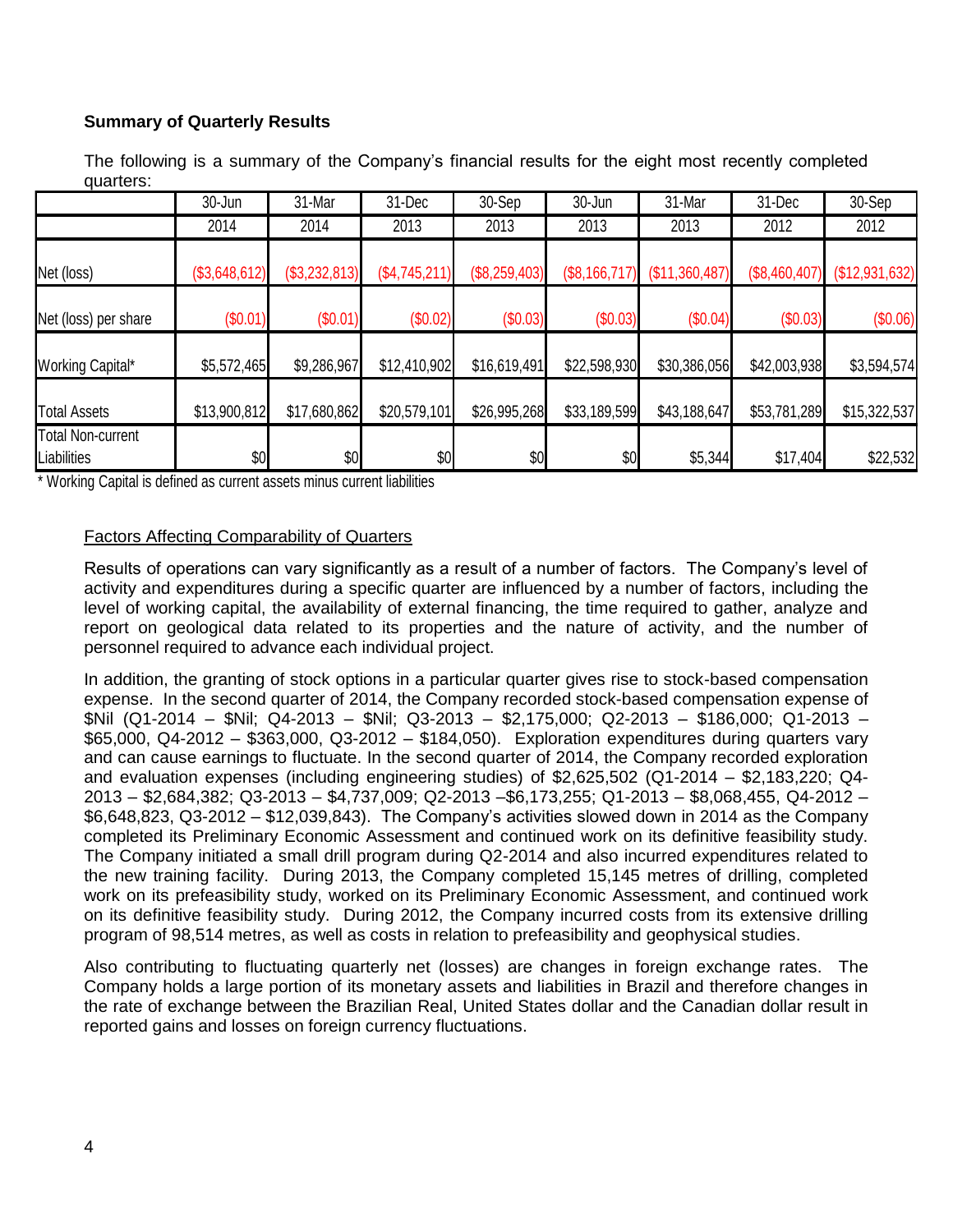# **Results of Operations – Financial**

The following is a discussion of the results of operations of the Company for the three and six months ended June 30, 2014. This should be read in conjunction with the Company's condensed interim consolidated financial statements for the six months ended June 30, 2014 and related notes.

For the quarters ended:

|                                     | Three months ended June 30, |           |    |            |  |  |
|-------------------------------------|-----------------------------|-----------|----|------------|--|--|
|                                     |                             | 2014      |    | 2013       |  |  |
| Net loss                            | \$                          | 3,648,612 | \$ | 8,166,717  |  |  |
| Interest income                     |                             | (68, 199) |    | (225, 205) |  |  |
| Management fees to directors        |                             | 122,490   |    | 124,036    |  |  |
| Salaries, wages and consulting fees |                             | 635,457   |    | 746,056    |  |  |
| Professional fees                   |                             | 43,994    |    | 19,510     |  |  |
| General and administration          |                             | 259,298   |    | 497,933    |  |  |
| Amortization                        |                             | 59,408    |    | 71,238     |  |  |
| Share-based payments                |                             |           |    | 186,000    |  |  |
| Exploration and evaluation expenses |                             | 2,000,749 |    | 3,444,699  |  |  |
| <b>Engineering studies</b>          |                             | 624,753   |    | 2,728,556  |  |  |
| (Gain)/loss on foreign exchange     |                             | (29, 338) |    | 586,041    |  |  |
| (Gain) on sale of assets            |                             |           |    | (12, 510)  |  |  |
| Loss on derivative liability        |                             |           |    | 363        |  |  |

For the three months ended June 30, 2014, the Company recorded a net loss of \$3,648,612 (\$0.01 per share) compared to a net loss of \$8,166,717 (\$0.03 per share) for the three months ended June 30, 2013.

Salaries, wages and consulting fees decreased by \$110,599 in Q2-2014 compared to Q2-2013 as a result of a reduction in consultants reflective of the Company's reduced activity level.

General and administration costs decreased by \$238,635 in Q2-2014 compared to Q2-2013 primarily as a result of a reduction of activity and reduced travel in Q2-2014.

Exploration and evaluation expenses, including engineering studies, were \$2,625,502 for the three months ended June 30, 2014 compared to \$6,173,255 for the three months ended June 30, 2013, a decrease of \$3,547,753. The Company's activities were reduced in Q2-2014 compared to Q2-2013. While the Company initiated a drilling campaign during Q2-2014, there was drilling activity and its costs were significantly reduced compared to Q2-2013.

Interest income decreased by \$157,006 for the three months ended June 30, 2014 compared to the three months ended June 30, 2013. Lower cash balances held during Q2-2014 compared to Q2-2013 resulted in reduced interest income.

Share-based payments were \$nil for the three months ended June 30, 2014 as the Company did not issue stock options during this period. During Q2-2013, 200,000 stock options were granted to a consultant of the Company resulting in \$186,000 in share-based payments expense for the comparable quarter. All options vested immediately.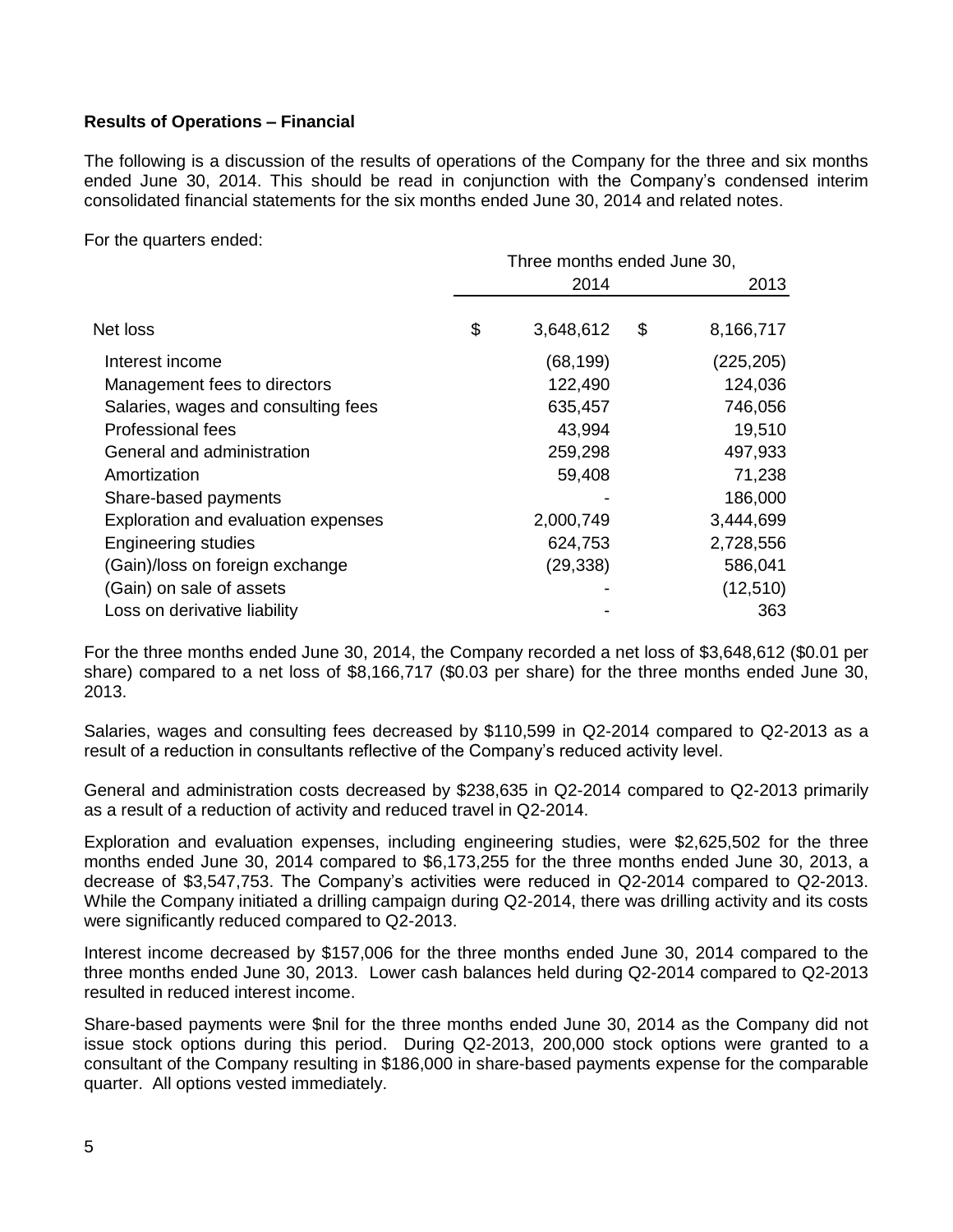The Company also recognized a foreign exchange gain of \$29,338 during Q2-2014 (Q2-2013 – a loss of \$586,041). The US dollar weakened marginally throughout the current quarter compared to the Brazilian Reais.

During the three months ended June 30, 2014, the Company spent \$3,523,765 on operations, paid lease obligations of \$5,194, and purchased capital assets of \$53,491. During the three months ended June 30, 2013, the Company spent \$9,029,282 on operations, paid lease obligations of \$5,189, incurred \$114,386 in capital asset expenditures and paid \$494,733 against liabilities related to the acquisition of land.

For the six months ended:

|                                     |  | Six months ended June 30, |      |            |  |  |  |
|-------------------------------------|--|---------------------------|------|------------|--|--|--|
|                                     |  | 2014                      | 2013 |            |  |  |  |
| Net loss                            |  | 6,881,425                 | \$   | 19,527,204 |  |  |  |
| Interest income                     |  | (154, 072)                |      | (444, 714) |  |  |  |
| Management fees to directors        |  | 250,645                   |      | 453,008    |  |  |  |
| Salaries, wages and consulting fees |  | 1,254,658                 |      | 3,170,048  |  |  |  |
| Professional fees                   |  | 71,494                    |      | 47,994     |  |  |  |
| General and administration          |  | 609,422                   |      | 1,188,248  |  |  |  |
| Amortization                        |  | 140,487                   |      | 183,410    |  |  |  |
| Share-based payments                |  |                           |      | 251,000    |  |  |  |
| Exploration and evaluation expenses |  | 3,290,577                 |      | 8,621,298  |  |  |  |
| <b>Engineering studies</b>          |  | 1,518,145                 |      | 5,620,412  |  |  |  |
| (Gain)/loss on foreign exchange     |  | (99, 931)                 |      | 482,536    |  |  |  |
| (Gain) on derivative liability      |  |                           |      | (12, 510)  |  |  |  |
| (Gain) on sale of assets            |  |                           |      | (33, 526)  |  |  |  |

For the six months ended June 30, 2014, the Company recorded a net loss of \$6,881,425 (\$0.03 per share) compared to a net loss of \$19,527,204 (\$0.07 per share) for the six months ended June 30, 2013.

Salaries, wages and consulting fees along with fees to directors decreased by \$2,117,753 in 2014 compared to 2013 as a result of a bonuses granted in the prior year. None were granted during 2014. As well, the Company incurred a lower cost for consultants, which is reflective of the Company's reduced activity level.

General and administration costs decreased by \$578,826 in 2014 compared to 2013 primarily as a result of a reduction of activity and reduced travel in Q2-2014.

Exploration and evaluation expenses, including engineering studies, were \$4,808,722 for the six months ended June 30, 2014 compared to \$14,241,710 for the six months ended June 30, 2013, a decrease of \$9,432,988. The Company's activities were reduced in 2014 compared to 2013. There was significantly more drilling activity in the prior year compared to the current year. Work during 2014 focused on the Company's requirements to fulfill the preliminary license conditions as well as improving the overall project economics through a small drilling campaign.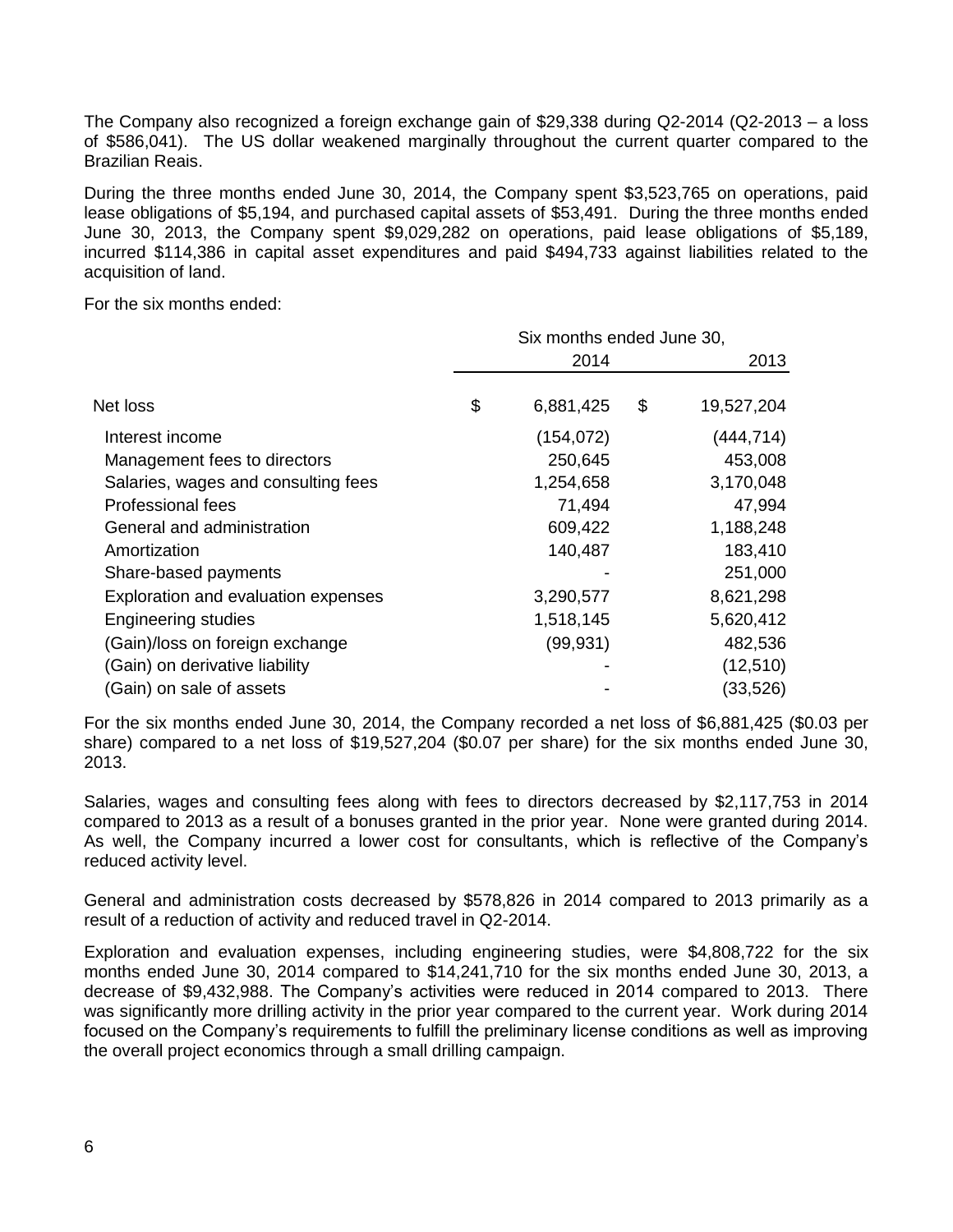Interest income decreased by \$290,642 for the six months ended June 30, 2014 compared to the six months ended June 30, 2013. Lower cash balances held during 2014 compared to 2013 resulted in reduced interest income.

Share-based payments were \$nil for the six months ended June 30, 2014 as the Company did not issue stock options during this period. During 2013, 250,000 stock options were granted resulting in \$251,000 in share-based payments expense. All options vested immediately.

The Company also recognized a foreign exchange gain of \$99,931 during 2014 (2013 – a loss of \$482,536). The US dollar weakened throughout the year compared to the Brazilian Reais.

During the six months ended June 30, 2014, the Company spent \$6,736,111 on operations, paid lease obligations of \$10,151, and purchased capital assets of \$54,040. During the six months ended June 30, 2013, the Company spent \$19,700,181 on operations, paid lease obligations of \$16,563, incurred \$188,522 in capital asset expenditures, sold assets for proceeds of \$12,510 and paid \$932,718 against liabilities related to the acquisition of land.

## **Liquidity and Capital Resources**

Given the nature of the Company's operations, the most relevant financial information relates primarily to current liquidity, solvency and planned expenditures. The Company's financial success will be dependent upon the development of a property that leads to the production of gold. Such development may take years to complete and the amount of resulting income, if any, is difficult to determine.

The Company currently has negative operating cash flow and finances its mineral exploration activities through equity financing. The Company's financial success will be dependent on the economic viability of its mineral exploration properties and the extent to which it can establish economic reserves and operations.

The Company had working capital of \$5,572,465 as at June 30, 2014 (December 31, 2013 - \$12,410,902) including cash and cash equivalents of \$6,599,269 (December 31, 2013 - \$13,197,670). None of the cash equivalents are invested in asset-backed securities.

The Company is currently focusing its efforts on the Volta Grande Gold Project.

#### Long Term Investment

The Company is carrying a term deposit with Banco do Brasil to fund potential amounts owing to Companhia de Pesquisa de Recoursos Minerais ("CPRM"). As at June 30, 2014, the balance of this deposit was 1,197,136 Reais (\$579,964). There has been no production at Volta Grande thus no royalties payable and no amounts were withdrawn by the CPRM.

#### Currency Risk

The Company operates internationally and is exposed to foreign exchange risk as certain expenditures are denominated in non-Canadian dollar currencies. Foreign exchange risk is predominantly due to the United Stated dollars and Brazilian Real.

A strengthening of \$0.01 in the United States dollar against the Brazilian Reais would have decreased net income by approximately \$52,000 for the six months ended June 30, 2014 (June 30, 2013 - \$81,000). A strengthening of \$0.01 in the Canadian dollar against the United States dollar would have decreased other comprehensive income by approximately \$24,000 for the six months ended June 30, 2014 (June 30, 2013 - \$37,000). At June 30, 2014, one Canadian dollar was equal to 0.9372 United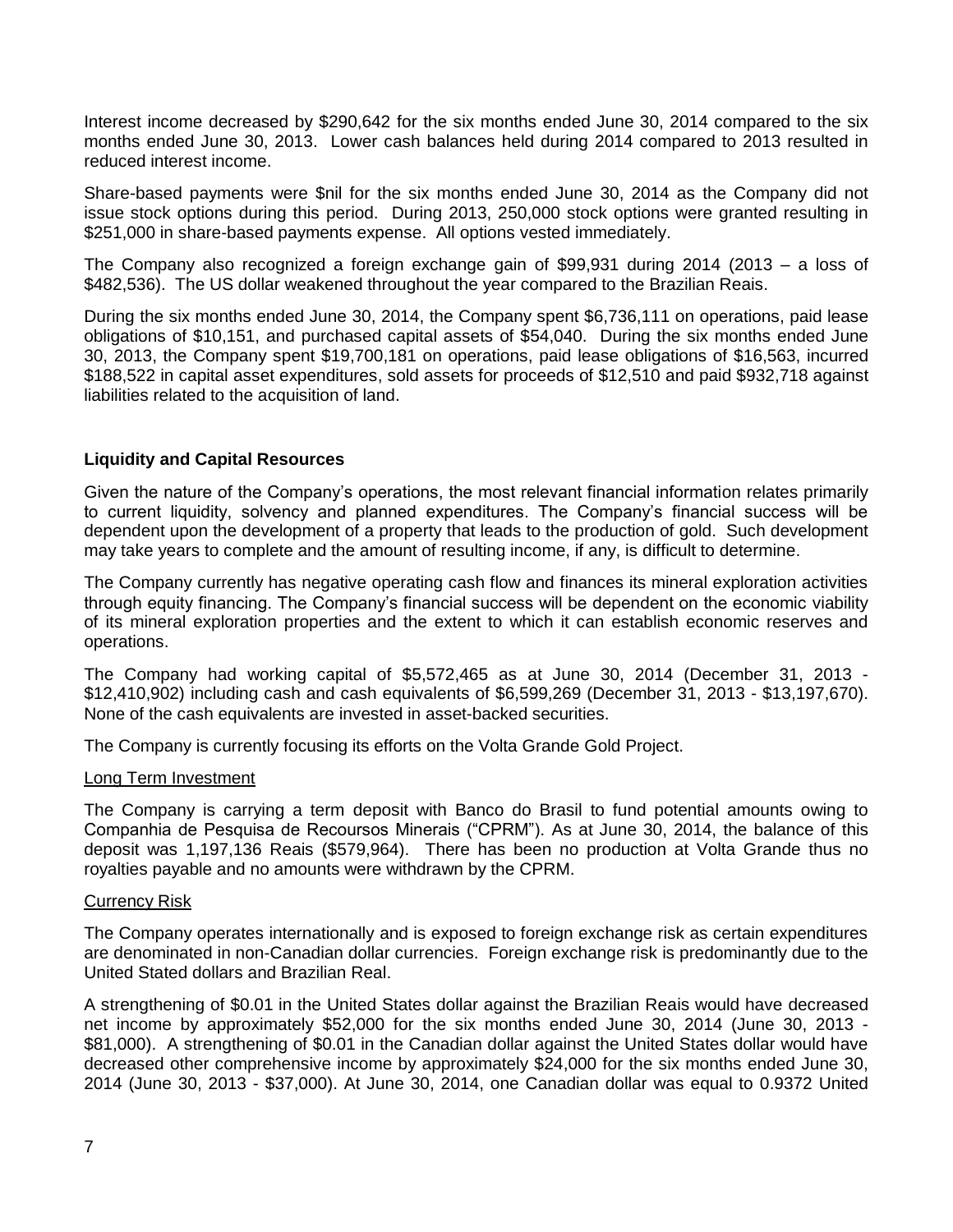States dollars (June 30, 2013 – 0.9507) and one Canadian dollar was equal to 2. 0640 Brazilian Reais (Jun e30, 2013 – 2.0999).

As at June 30, 2014 the monetary balances in non-Canadian dollar currencies are as follows:

|                                          |    |             |   | Brazilian Reais United States Dollar |  |
|------------------------------------------|----|-------------|---|--------------------------------------|--|
| Cash                                     | \$ | 5,903,539   | S | 7,173                                |  |
| Accounts receivable and prepaid expenses |    | 68,553      |   |                                      |  |
| Long term investment                     |    | 1,197,036   |   |                                      |  |
| Accounts payable                         |    | (1,943,655) |   | (520)                                |  |
| Lease payable                            |    | ۰           |   |                                      |  |
|                                          | \$ | 5,225,473   |   | 6,653                                |  |

#### **Capital Risk Management**

The Company includes cash and equity, comprised of issued common shares, share-based payment reserve and deficit, in the definition of capital. The Company's objectives when managing capital is to maintain its ability to continue as a going concern in order to provide returns for shareholders and benefits for other stakeholders.

The Company manages its capital structure and makes adjustments to it based on the funds available to the Company in order to support the acquisition and exploration of mineral properties. The Board of Directors does not establish quantitative return on capital criteria for management but rather relies on the expertise of the Company's management and consultants to sustain future development of the business.

The Company's properties are in the exploration stage and, accordingly, the Company is dependent upon external financings to fund activities. In order to carry out planned exploration and pay for administrative costs, the Company will spend its existing working capital and raise the additional funds required.

Management reviews its capital management approach on an ongoing basis and believes that this approach is reasonable given the relative size of the Company. There were no changes in the Company's approach to capital management during the six months ended June 30, 2014. The Company is not subject to externally imposed capital requirements.

#### **Commitments**

#### Management Contract Commitments

The Company is party to certain management contracts. These contracts require that additional payments of up to \$6,900,000 be made upon the occurrence of certain events such as a change of control. Minimum commitments remaining under these contracts were approximately \$866,000, all due within one year.

#### Environmental Commitments

The Company's mining and exploration activities are subject to various federal, provincial and international laws and regulations governing the protection of the environment. These laws and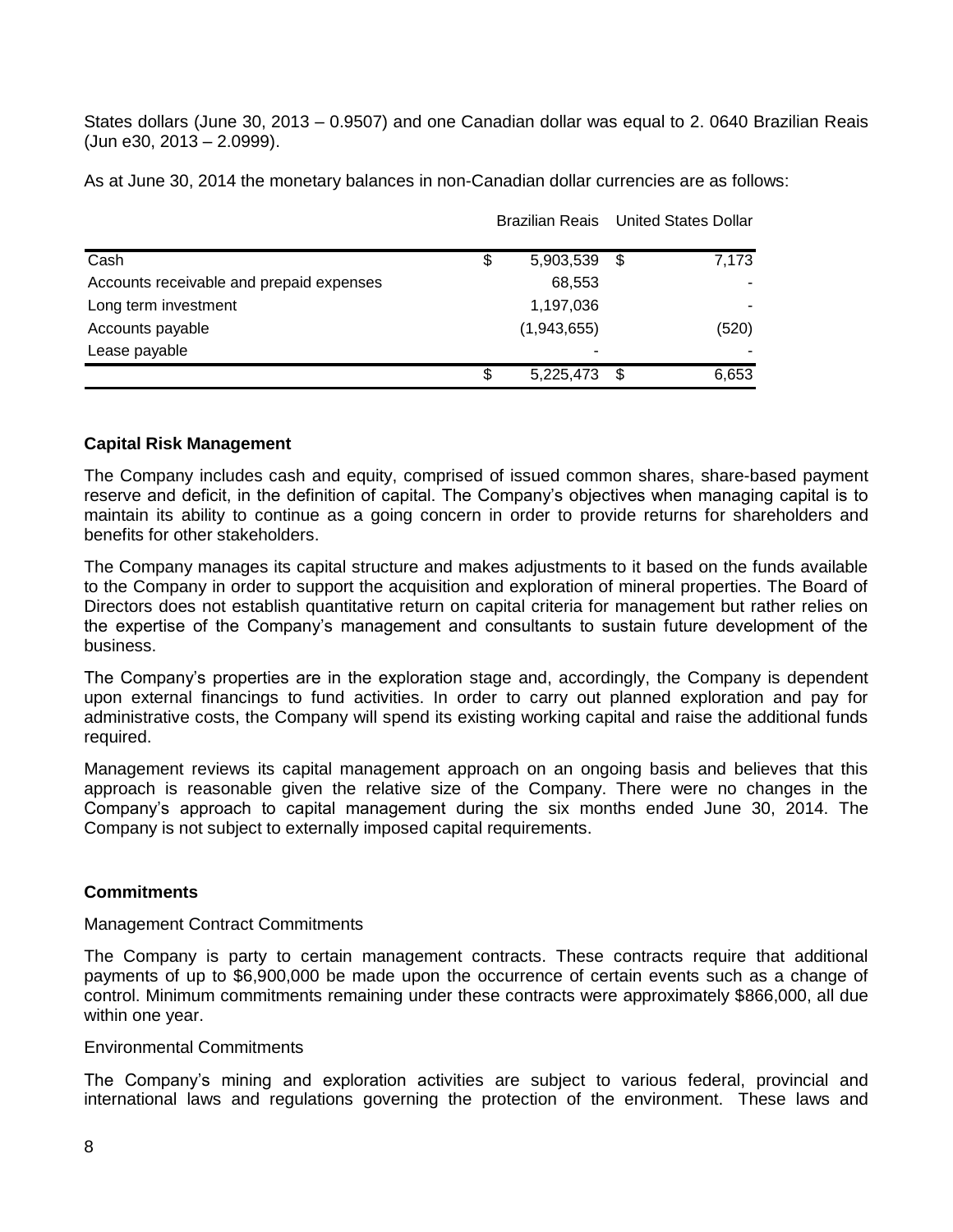regulations are continually changing and generally becoming more restrictive. The Company conducts its operations so as to protect public health and the environment and believes its operations are materially in compliance with all applicable laws and regulations. The Company has made, and expects to make in the future, expenditures to comply with such laws and regulations.

The only capital resource of the Company is the plant and equipment at \$6,523,307 (net book value).

## **Results of Operation - Exploration**

## VOLTA GRANDE PROPERTY

Volta Grande, the Company's primary focus, is an advanced-stage exploration project located in Para State, Brazil where a measured and indicated and inferred gold resource has been delineated by the Company. The mineral resource is comprised of 5,084,000 ounces of gold in measured and indicated resources (93.8 million tonnes grading 1.68 g/t Au) and 2,565,000 ounces of gold in inferred resources (45.5 million tonnes grading 1.75 g/t Au) using a 0.50 g/t Au cut-off (see the Press Release October 3, 2013).

#### Agreement

In 2005, the Company signed an agreement modifying the terms of the acquisition of a 100 percent interest in the Volta Grande Gold Property located in the Para State, approximately 60 kilometres southwest of the city of Altamira in northern Brazil (the "Volta Grande Property"). Under the original terms of the contract signed in 2004, the Company was to pay US\$3 million over four years. Under the modified agreement the Company agreed to pay to the Vendor a total of US\$600,000 which was paid in 2006. The transfer of title to the Volta Grande Property occurred following the arrangements with CPRM, whereby the Company has committed to pay CPRM 3,740,000 Reais if a mineable deposit is defined on the Volta Grande Property. Payments would begin two years following production and could be paid over ten years on a quarterly basis. As security, the Company had purchased a term deposit of 3,740,000 Reais.

In March 2008, the Company successfully renegotiated the agreement with CPRM. Under the new terms, CPRM released to the Company 3,525,087 Reais of the total term deposit of 4,273,087 Reais held in security to cover the Company's debt owed to CPRM. In addition the Company allocated the balance of the original term deposit that was not released, amounting to 748,000 Reais, to be retained in an interest bearing term deposit to cover future royalty payments. There has been no production at Volta Grande resulting in no royalties payable and no amounts were withdrawn by the CPRM.

#### **Background**

The 100% owned Volta Grande Gold Project is located approximately 60 kilometres southwest of the town of Altamira (pop. 100,000) in the northern region of Para State. The geological setting (*Tres Palmeiras greenstone belt*) at the project areas is part of the same sequences present in the Carajas "World Class" mineral province.

Gold mineralization was identified at numerous sites in the 1990s by past operators TVX Gold Inc. (now part of Kinross Gold Corporation) and Battle Mountain Exploration (now part of Newmont Mining Corporation). Historical drilling by these companies included more than 27,000 metres of combined core, auger, and reverse circulation drilling and several thousand channel and soil samples. Preliminary metallurgical work indicated that Volta Grande mineralization is amenable to conventional milling and cyanidation process methods, with gold recoveries of up to 95% in bottle roll tests.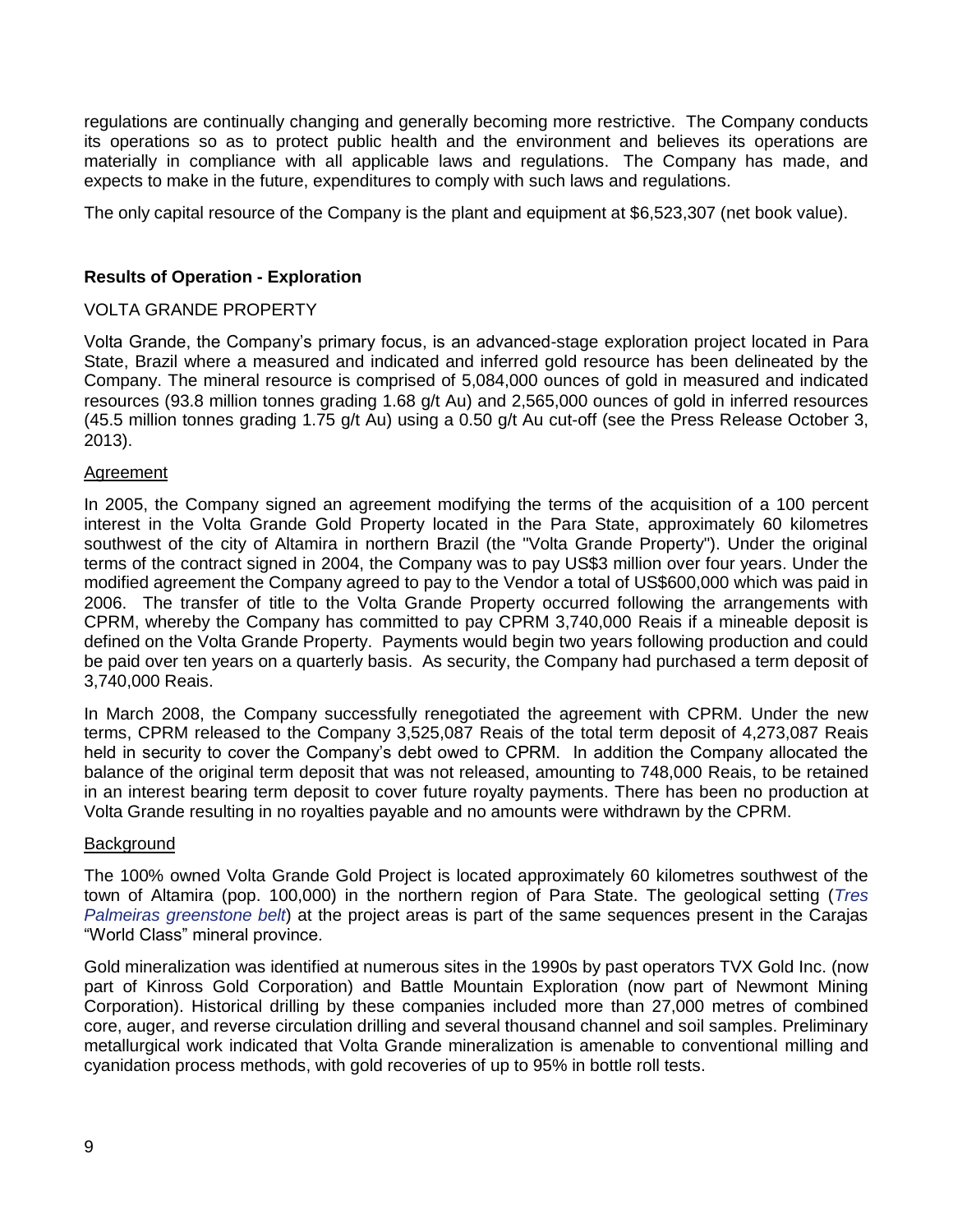The shear-hosted mineral resource at Volta Grande is contained in three main areas (Ouro Verde and Grota Sêca at the North Block and the South Block), all of which have development in the form of artisanal workings into them. Within these areas, there are numerous narrow zones of high-grade gold mineralization, with potential for expansion along strike and at depth. There is also potential for the discovery of additional mineralized zones within the large alteration envelope in the host intrusive which has been traced for more than three kilometres along strike. Two types of gold mineralization are present: primary gold in intrusive rocks and secondary gold in an extensive saprolitic zone overlying the primary mineralization.

Roscoe Postle Associates Inc ("RPA") (formerly Scott Wilson Roscoe Postle Associates Inc.) reported that "there is potential for high grade shoots that may extend to depths of at least 200 metres or 300 metres below the surface, based on analogy with other Precambrian shear zone hosted gold deposits in Brazil." The property has been mined historically by garimpeiros (informal miners) for several decades using both open pit and underground mining methods with several shafts of 80 to 300 metres along high-grade veins. Grab samples from these shafts have assayed as high as 474.9 g/t Au.

## Preliminary Economic Assessment

In February 2014, the Company completed a PEA of a staged development approach based on the updated mineral resource (see Press Release dated October 3, 2013) for its 100%-owned Volta Grande gold project in Para State, Brazil. The study of this approach is a response to the current financial environment for raising capital for large capital gold projects and mitigates some of the start-up risks of large tonnage projects.

The scientific and technical information pertaining to the Project has been reviewed and approved by the following Qualified Persons under NI 43-101: Dr. Jean-Francois Couture, PGeo and Dr. Oy Leuangthong, P.Eng (Mineral Resource), of SRK Consulting (Canada) Inc., Gordon Zurowski, P.Eng (Mining and Author Technical Report), and Lyn Jones P. Eng (Metallurgy and Process), of AGP Mining Consultants Inc, each of whom are independent of Belo Sun. See "Cautionary Statement Regarding Forward Looking Information".

The PEA contemplates the construction of a 3.0 million tonne/year processing facility for the first seven years of production and an expansion of the facility to a nominal 6.0 million tonnes/year processing facility from Year 9 to the end of mine life. Higher grade material will be processed in the initial years of mine life with lower grade material stockpiled for processing at a future date.

For the PEA, Belo Sun used the October 2013 mineral resource estimate. Mineral resources that are not mineral reserves do not have demonstrated economic viability. External mining dilution is calculated at 12.3% at zero grade. The diluted life of mine mill feed grade will average 1.14 g/t gold with an average cutoff of 0.48 g/t gold. Based on current metallurgical testing, the average gold recovery is expected to be 92.8% overall for the life of mine. The ultimate pit design was based on an optimized pit shell using a US\$1020/oz gold price. Internal phases were designed within that ultimate shell. For the purposes of the PEA, only measured and indicated resources from Ouro Verde and Grota Seca were included in the PEA mine design.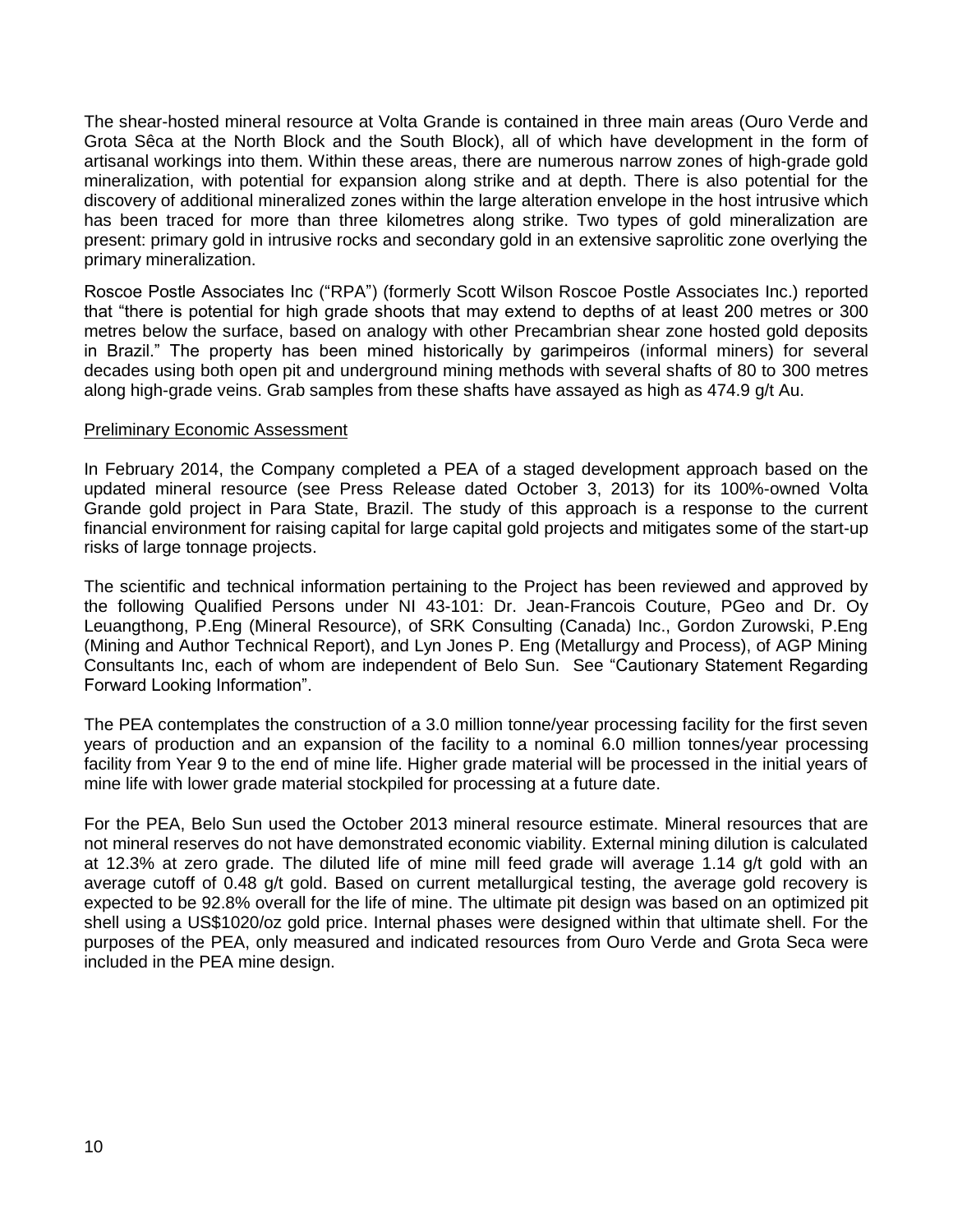| <b>Preliminary Economic Assessment</b>          |                         |                       |            |  |  |  |  |
|-------------------------------------------------|-------------------------|-----------------------|------------|--|--|--|--|
| Project Data                                    | <b>Units</b>            | Years 1-6             | L.O.M      |  |  |  |  |
|                                                 |                         |                       |            |  |  |  |  |
| Life of Mine                                    | Years                   |                       | 21         |  |  |  |  |
| Average Annual Mining Rate                      | <b>Mtpa</b>             | 24.8                  | 27.3       |  |  |  |  |
| Annual Mill Throughput                          | <b>Mtpa</b>             | 3.0                   | 4.9        |  |  |  |  |
| Metallurgical Recovery                          | $\frac{6}{6}$           | 94.1%                 | 92.8%      |  |  |  |  |
| Average Annual Gold Production                  | oz recovered            | 147,900               | 167,309    |  |  |  |  |
| Average Waste to Mill Feed Strip Ratio          | Waste:Feed              | 6.32                  | 4.30       |  |  |  |  |
| Average Waste to Mill Feed Strip Ratio          | Waste: (Feed+Stockpile) | 3.31                  | 4.30       |  |  |  |  |
| Average Feed Grade (diluted)                    | grams/tonne             | 1.66                  | 1.14       |  |  |  |  |
| <b>Mine Operating Costs</b>                     |                         |                       |            |  |  |  |  |
| Per Feed Tonne                                  |                         |                       |            |  |  |  |  |
| Mining                                          | US\$/tonne feed         | 19.27                 | 13.25      |  |  |  |  |
| Process                                         | US\$/tonne feed         | 9.13                  | 8.64       |  |  |  |  |
| General and Administration                      | US\$/tonne feed         | 3.49                  | 2.22       |  |  |  |  |
| <b>Total Operating Cost</b>                     | US\$/tonne feed         | 31.89                 | 24.11      |  |  |  |  |
| <b>Total Operating Cost including Royalties</b> | US\$/tonne feed         | 32.53                 | 24.55      |  |  |  |  |
| Per Gold Ounce                                  |                         |                       |            |  |  |  |  |
| Mining                                          | US\$/oz gold recovered  | 383                   | 373        |  |  |  |  |
| Process                                         | US\$/oz gold recovered  | 182                   | 279        |  |  |  |  |
| General and Administration                      | US\$/oz gold recovered  | 69                    | 63         |  |  |  |  |
| <b>Total Operating Cost</b>                     | US\$/oz gold recovered  | 634                   | 715        |  |  |  |  |
| <b>Total Operating Cost including Royalties</b> | US\$/oz gold recovered  | 647                   | 727        |  |  |  |  |
| <b>CAPITAL COST (including tax)</b>             |                         | <b>Pre-Production</b> | <b>LOM</b> |  |  |  |  |
| <b>Initial CAPEX</b>                            | US\$ ('000's)           | 328.7                 |            |  |  |  |  |
| <b>Sustaining CAPEX</b>                         | US\$ ('000's)           |                       | 104.8      |  |  |  |  |
| <b>Expansion CAPEX</b>                          | US\$ ('000's)           |                       | 203.6      |  |  |  |  |

The mine design, mining costs and mining fleet requirements for the project were prepared by AGP Mining Consultants Inc. The PEA contemplates conventional open pit mining utilizing owner operated trucks and loaders to provide the initial 3.0 million tonnes per year of mill feed. Backhoe support is provided in each of the pits for assistance in grade control. Plant throughput will ramp up from 3.0 million tonnes to 6.0 million tonnes per year starting in Year 8 and reaching full production in Year 9. The ramp up coincides with planned mining equipment replacement. The mine is designed as a two pit operation with multiple phases in each pit mined over 21 years, plus a year of pre-production.

The average waste to mill feed strip ratio for the life of the mine is estimated to be 4.3:1. Bench heights of 10 meters will be mined initially using 14.5  $m^3$  loaders with 97 tonne haul trucks. This provides the greatest flexibility for grade control in the pit and flexibility of operations while maintaining reasonable operating costs and production capability. When the plant throughput increases, the fleet size will also be increased so production can be maintained in a cost effective manner while not sacrificing grade control. The smaller 97 tonne trucks will be replaced with larger trucks carrying 134 tonnes of material. The smaller loaders will be replaced with 19 m<sup>3</sup> loaders and 22 m<sup>3</sup> shovels. At both production levels, grade control support will be provided with backhoes and reverse circulation drilling.

Mill feed grade has been increased in the initial years using an elevated cutoff to assist with project payback. The lower grade material will be stockpiled near the primary crushing plant and fed to the plant in the later years of the project. Saprolite feed material will be stockpiled and will comprise up to 10% of the feed annually.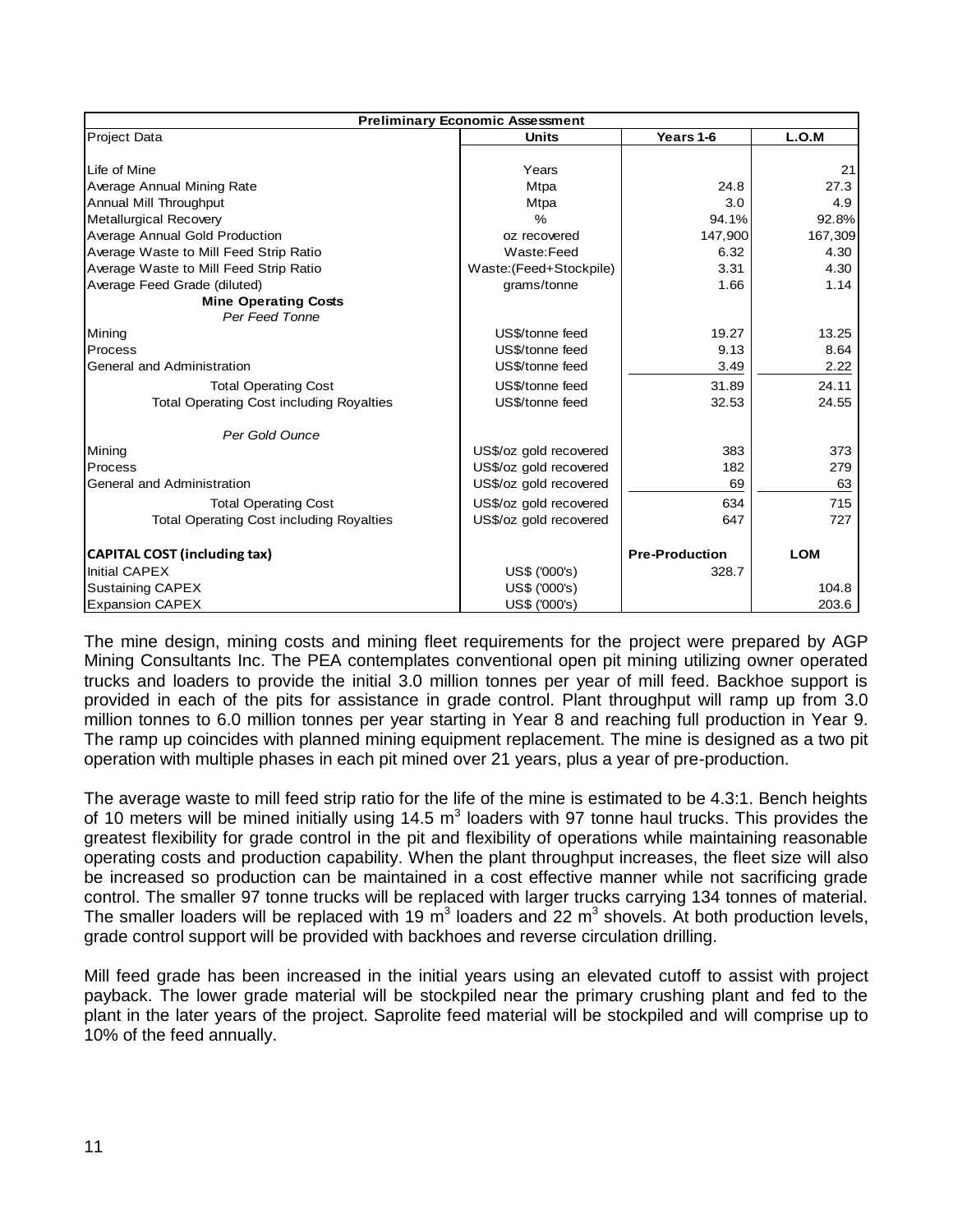## **Metallurgy**

Based on recent test work completed at SGS Chile, the run-of-mine feed material from the Ouro Verde and Grota Seca open pits feed material is amenable to conventional crush, grind, gravity concentration, CIP / CIL flow sheet. Test work results indicate that 40% to 50% of the gold is expected to be recovered in a gravity concentrate. Overall gold recovery is estimated between 92% and 94% depending on the head grade.

Other test work completed at SGS Chile included Bond work indices, JK drop weight and SMC tests. These results were used to model the Volta Grande grinding circuit and have confirmed that the feed material is amenable to a SAG / ball mill grinding configuration.

#### Infrastructure

Access to site will be via an existing 60 kilometer upgraded gravel road. Power for the project will originate from Belo Monte's Pimental distribution station requiring the construction of a 20 kilometer 230 kV high tension power line. Water sufficient to meet mining needs is readily available at the Project site. In addition to the mine and process facilities, a camp will be established at the project site to house workers on a shift rotation basis. Provision will be made for the storage of critical supplies on site.

| <b>Pre Production Costs</b>          | <b>Capital Cost</b><br>(US\$ millions) |
|--------------------------------------|----------------------------------------|
| Open Pit                             | \$12.6                                 |
| Processing                           | \$114.4                                |
| Infrastructure                       | \$76.0                                 |
| Indirects, Contingency, Owners Costs | \$97.3                                 |
| <b>Subtotal</b>                      | \$300.3                                |
| <b>Tax</b>                           | \$28.4                                 |
| <b>Total</b>                         | \$328.7                                |

| <b>Post Tax Evaluation</b> | <b>Units</b>        | <b>Base Case</b> | <b>Sensitivity</b> |
|----------------------------|---------------------|------------------|--------------------|
| <b>Gold Price</b>          | US\$ Ounce          | 1,300            | 1,450              |
| <b>NPV 0%</b>              | <b>US\$ Million</b> | 1,062            | 1,472              |
| <b>NPV 5%</b>              | US\$ Million        | 418              | 637                |
| IRR                        | %                   | 16.1             | 21.1               |
| Payback                    | vears               | 4.2              | 3.3                |

The Company will continue working on the following opportunities to optimise the project further:

- Further optimization of the mine plan in regards to pit sequencing and waste management facilities;
- Further optimization of the staged approach.
- Continued permitting activities and sourcing of project financing.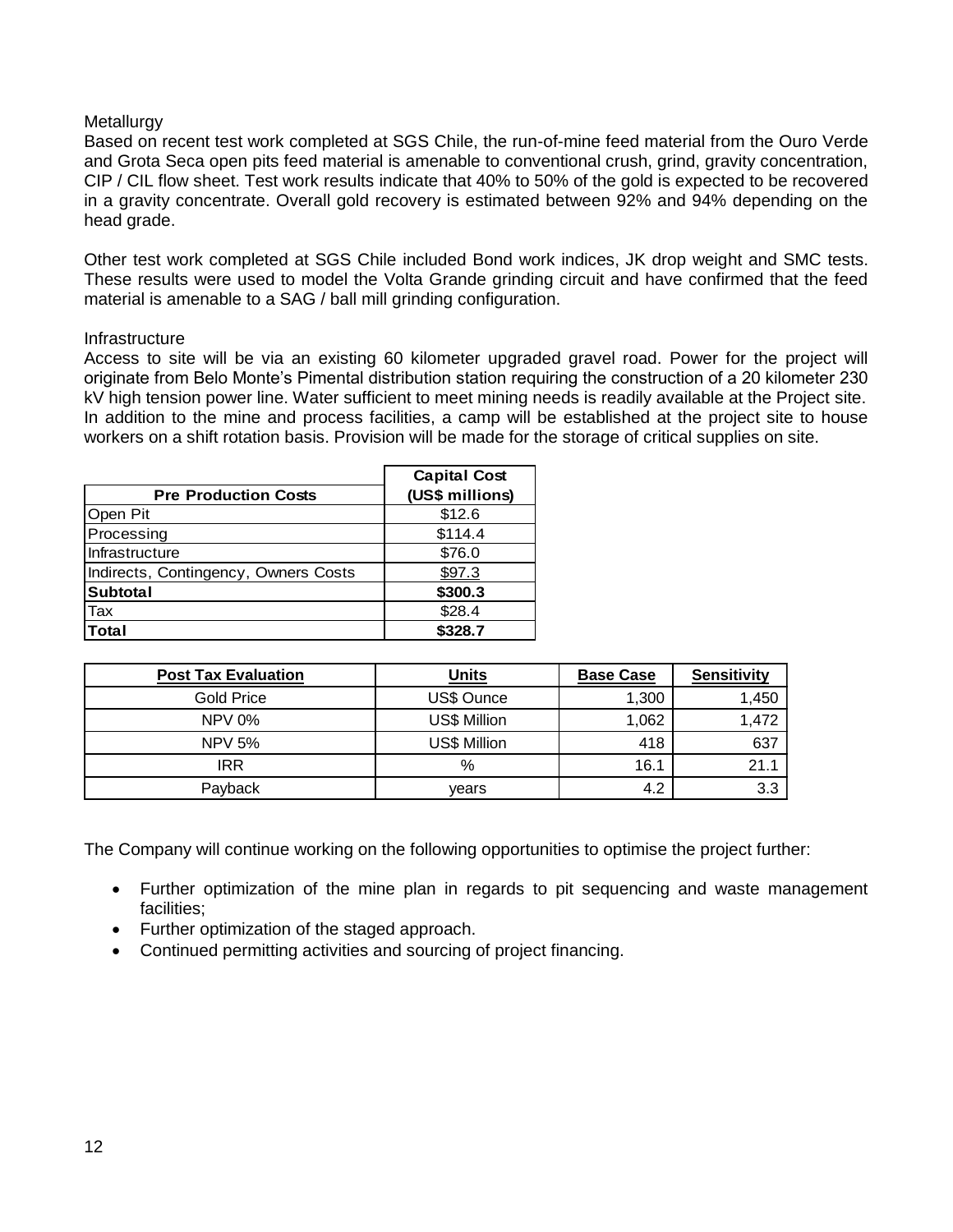## Measured and Indicated and Inferred Mineral Resource Estimate Increased at Volta Grande

Effective October 1, 2013, the Company released an updated mineral resource estimate based on results from all holes completed at the Volta Grande Project to date. The results were independently audited by SRK Consulting (Canada). Highlights from this release include:

 An increase of 981,000 ounces of gold in the measured and indicated mineral resources category compared with the December 2012 update.

The revised mineral resource estimate for the Volta Grande Gold Project is outlined in the table.

 MEASURED INDICATED MEASURED AND INDICATED INFERRED Ouro Verde Pit Constrained Tonnes ('000's) 24,036 20,087 44,123 22,602 Grade (g/t Au) 1.78 1.61 1.70 1.48 Ounces @ 0.5 g/t cut-off ('000's)  $1,379$  1,037 2,416 1,079 Grota Seca Pit Constrained Tonnes ('000's) 31,384 15,671 47,055 18,265 Grade (g/t Au) 1.61 1.56 1.59 1.59 1.59 Ounces @ 0.5 g/t cut-off ('000's)  $1,620$  788 2,408 932 South Block Pit Constrained Tonnes ('000's) - 2,503 2,503 2,921 Grade (g/t Au) 3.06 3.94 Ounces @ 0.5 g/t cut-off ('000's) - 246 246 370 **Total Pit Constrained Tonnes ('000's)** 55,420 38,261 93,682 43,788 *(0.5 g/t Au cut-off)* **Grade (g/t Au)** 1.68 1.68 1.68 1.69 **Ounces ('000's)** 2,999 2,072 5,070 2,381 Ouro Verde Underground Tonnes ('000's) - 64 64 831 Grade (g/t Au)  $-$  2.66 3.88 3.13 Ounces @ 0.2 g/t cut-off ('000's)  $\qquad \qquad$  - 5 5 5 84 Grota Seca Underground Tonnes ('000's) 695 (1998) Grade  $(g/t \text{ Au})$  3.38 3.38 Ounces @ 0.2 g/t cut-off ('000's)  $\overline{\phantom{0}}$  5 5 75 75 South Block Underground Tonnes ('000's) and the control of the control of the control of the control of the control of the control of the control of the control of the control of the control of the control of the control o Grade (g/t Au) 4.24 4.05 Ounces @ 0.2 g/t cut-off ('000's)  $\qquad \qquad$  - 3 3 3 3 25 **Total Underground Tonnes ('000's)** - 140 140 1,719 *(2.0 g/t Au cut-off)* **Grade (g/t Au)** - 3.01 3.01 3.33 **Ounces ('000's)**  $\qquad \qquad$  14 184 184 **TOTAL Tonnes ('000's) 55,420 38,402 93,822 45,507**

> **Grade (g/t Au)** 1.68 1.69 1.69 1.69 1.75 **Ounces ('000's) 2,999 2,085 5,084 2,565**

#### Volta Grande Resources Estimate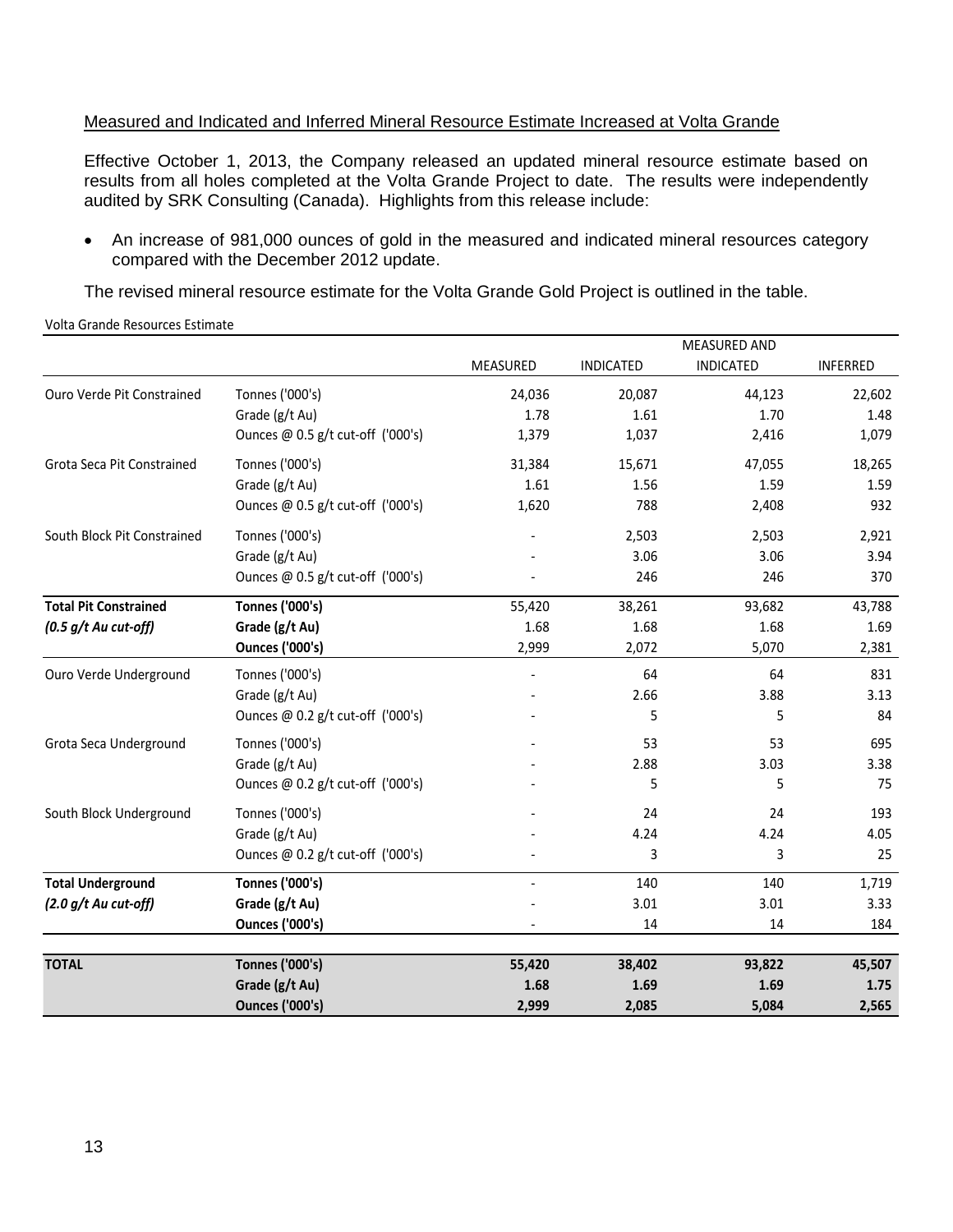Notes:

(1) The 0.5 g/t Au open pit cut off grade and 0.2 g/t Au underground mineral resources cut off grade underlying the resource estimates are based on a number of parameters and assumptions including gold price of US\$1,400 per troy ounce, metallurgical gold recovery of 94% for unweathered and weathered rock, open pit mining costs of US\$1.41/tonne, process costs of US\$11.98/tonne, general & administrative costs of US\$2.89/tonne and selling costs (refining, transport, insurance and environment) of US\$ 13.82 per troy ounce.

(2) The quantity and grade of reported inferred mineral resources in this estimation are uncertain in nature and there has been insufficient exploration to define the inferred mineral resources as Indicated or measured mineral resources and it is uncertain if further exploration will result in upgrading them to indicated or measured mineral resource categories.

(3) The mineral resources have been classified according to the Canadian Institute of Mining, Metallurgy and Petroleum Standards for Mineral Resources and Reserves (November 2010). The effective date of this mineral resource estimate is October 1, 2013.

(4) The audited mineral resource statement was prepared by SRK Consulting (Canada) Inc. SRK Consulting (Canada) Inc. is not aware of any legal, political, environmental or other risks that could materially affect the potential development of the mineral resources.

Mineral resource estimate parameters

The database consists of a total of 36,561 metres of diamond drilling obtained from previously reported drilling and from 199,340 metres of drilling completed and assayed by Belo Sun since April 2010, for the Ouro Verde, Grota Sêca and South Block deposits.

The mineralized zones at the Ouro Verde deposit extend for about 2,400 m along strike. Eight gold mineralization domains were modeled in fresh rock, and one saprolite domain was modeled. The gold mineralization thickness ranges from 2 to 60 metres. The maximum allowed internal dilution is approximately 3 metres.

The mineralized zones at the Grota Sêca deposit extend 2,900 m along strike. Seven gold mineralization domains were modeled in fresh rock, and one saprolite domain was modeled. The gold mineralization thickness ranges from 2 to 70 metres. The maximum allowed internal dilution is approximately 3 metres.

The mineralized zones at the South Block deposits extend discontinuously for about 1,900 m along strike. Three gold mineralization domains were modeled in fresh rock, and one saprolite domain was modeled. The gold mineralization thickness ranges from 2 to 16 metres. The maximum allowed internal dilution is approximately 3 metres.

The grade estimation was done using ordinary kriging interpolation using 1.0 m composites. All estimations are based on a percent block model with unitary dimension of 12.5 m E, 5 m N and 10 m elevation rotated -17° clockwise in the Ouro Verde and Grota Sêca deposits and rotated -25° clockwise in the South Block. Measured mineral resources include all mineralized blocks within one time of the variogram range and estimated with minimum of 3 drill holes and minimum of 3 octants. Indicated mineral resources include all mineralized blocks within one time of the variogram range and estimated with minimum of 2 drill holes using an elliptical search. Inferred mineral resources include all mineralized blocks within two times of the variogram range and estimated with minimum of 2 drill holes including the isolated areas and the blocks that were estimated in the passes one and two (M&I) that not comprised the criteria of these two categories.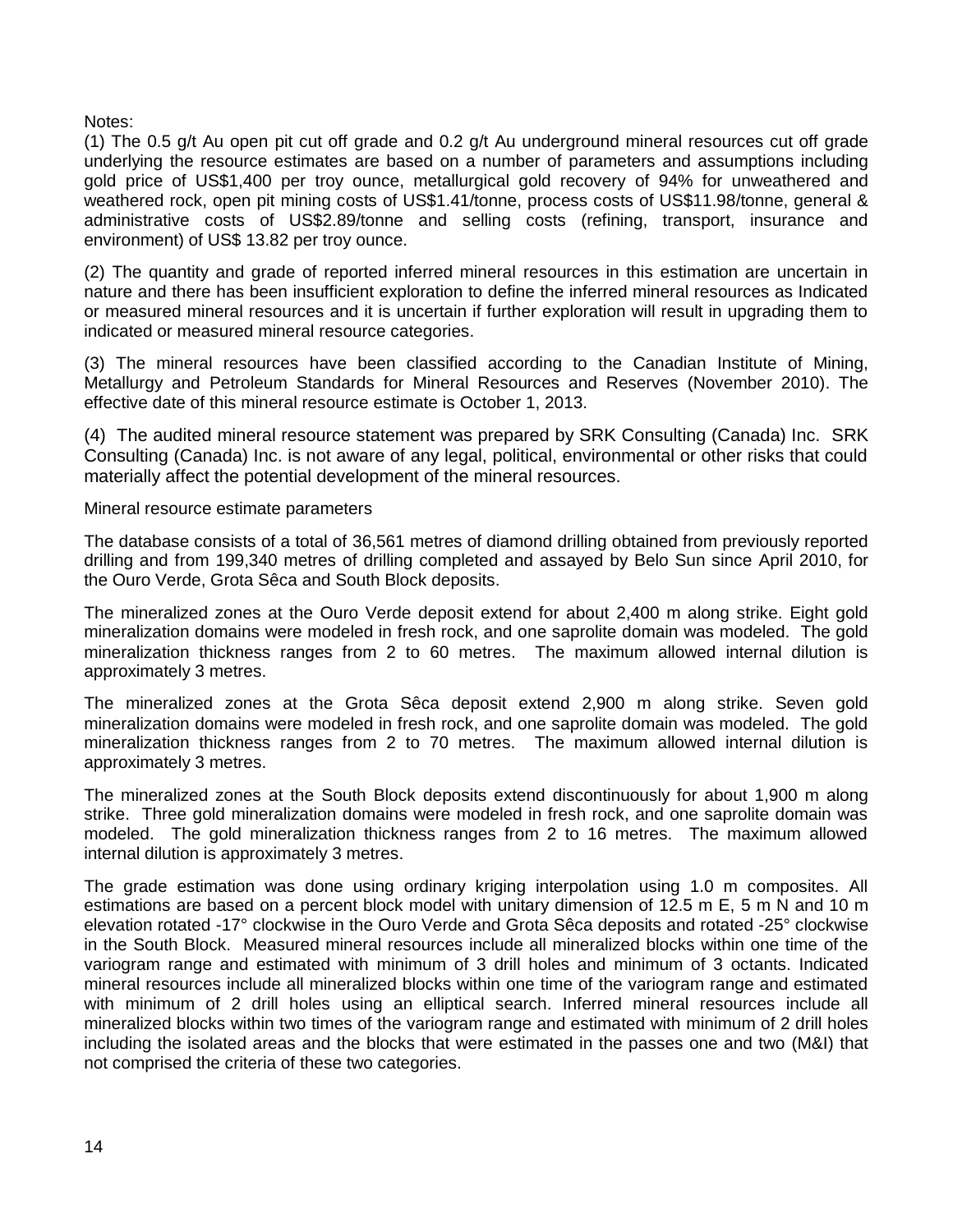Calculations of the average grades of the mineralized zones are based on original samples top cut to a value that ranged from 9 - 40 g/t Au depending on the mineralized domain.

Tonnage estimates are based on rock specific gravity of 2.75 tonnes per cubic metre for the Grota Sêca and Ouro Verde deposits and 2.77 for the South Block, and 1.36 tonnes per cubic metre for saprolite.

#### Environmental licensing

In December 2013, the Environmental Council of Para State, Brazil (COEMA) approved the Environmental Impact Assessment ("EIA") for Belo Sun's Volta Grande Project (see press release dated November 18, 2013). The approval of the Environmental Impact Assessment and receipt of the Preliminary License (LP) is a key milestone in the advancement of the project towards construction phase. The Company received its Preliminary License in February 2014 and was issued with conditions related to training and capacity building, environmental monitoring, social education and development of local industries.

The Company has built a training centre in the local village and has commenced training and capacity building workshops in conjunction with the Federal and Pará State agencies. As well, the Company has commenced a study on the indigenous peoples in the region as part of the conditions of the LP. This study will involve consultation with the indigenous tribes and other potential indigenous stakeholders in the region.

Belo Sun has hired service providers and contractors necessary to fulfill all the conditions of the LP.

The approval of the EIA will allow Belo Sun to further advance the permitting process for the mine construction and other related authorizations from the Para State authorities.

#### Community relations

The Company has opened a new office in the city of Senador Jose Porfirio, the municipality that hosts the Volta Grande Project, in order to improve communication and opportunities between the Company and the local community. The office is located in the downtown core, near the City Hall where City Council and other public institutions are located.

Belo Sun is also contributing to the improved accessibility of public services such as health care and education to the local population near the Volta Grande Project by helping to transport doctors, nurses, dentists and teachers to the area. These efforts are on the Company's behalf to promote the eradication of malaria in the Volta Grande area. Belo Sun also provides transportation on the weekends to 20 local area residents who take a four hour round trip boat ride to attend miningoriented technical courses in the city of Altamira.

## **Off Balance Sheet Arrangements**

The Company is not committed to any off-balance sheet arrangements.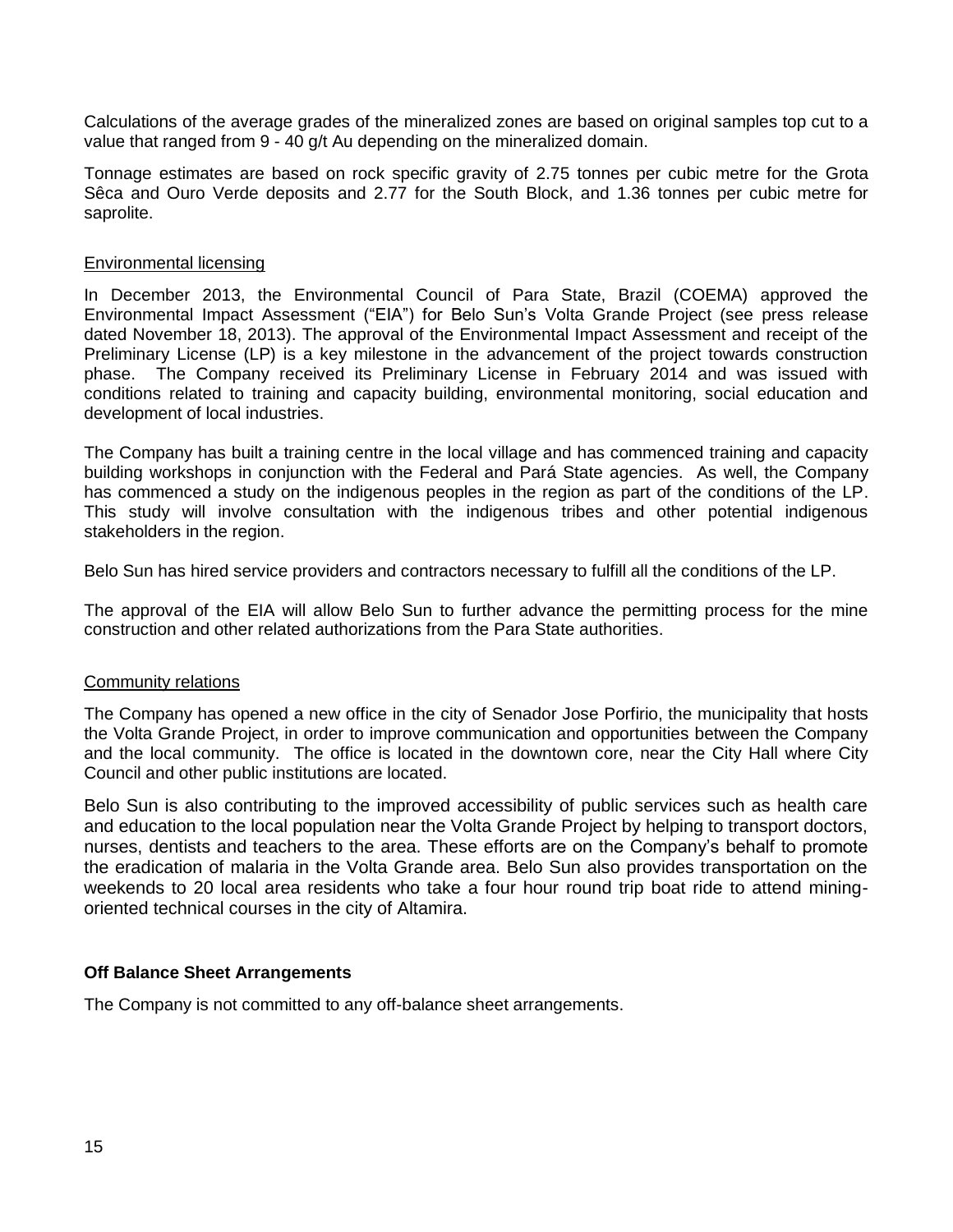## **Related Party Transactions**

During the period, the Company entered into the following transactions in the ordinary course of business with related parties that are not subsidiaries of the Company.

|                          |     | Purchases of goods/services |      |         |      |                  |      |         |  |
|--------------------------|-----|-----------------------------|------|---------|------|------------------|------|---------|--|
|                          |     | Three months ended          |      |         |      | Six months ended |      |         |  |
|                          |     | June 30,                    |      |         |      | June 30,         |      |         |  |
|                          |     | 2014                        | 2013 |         | 2014 |                  | 2013 |         |  |
| 2227929 Ontario Inc.     | \$. | 67.837                      | \$   | 146.943 | \$   | 160,748          |      | 258,807 |  |
| Forbes & Manhattan, Inc. |     | 75,000                      |      | 75,000  |      | 150,000          |      | 163,000 |  |
| Falcon Metais Ltda.      |     | 43,356                      |      | 43,797  |      | 84,588           |      | 78,530  |  |

The Company shares office space with other companies who may have common officers and directors. The costs associated with the use of this space, including the provision of office equipment and supplies, are administered by 2227929 Ontario Inc. to whom the Company pays a fee. 2227929 Ontario Inc. does not have any officers or directors in common with the Company.

Mr. Stan Bharti, a director of the Company, is the Executive Chairman of Forbes & Manhattan, Inc., a corporation that provides administrative and consulting services to the Company, including but not limited to strategic planning and business development. Forbes & Manhattan, Inc. charges a monthly consulting fee of \$25,000. During the six months ended June 30, 2014, the Company granted Mr. Bharti, through Forbes & Manhattan, Inc., a bonus of \$Nil (2013: \$13,000).

Mr. Helio Diniz, Vice President of Exploration for the Company, is an officer of Falcon Metais Ltda., a company providing exploration and administration services to the Company in Brazil, including bookkeeping and secretarial services.

The following balances were outstanding at the end of the reporting period:

|                      | Amounts owed by related |        |                          | Amounts owed to related |        |  |               |
|----------------------|-------------------------|--------|--------------------------|-------------------------|--------|--|---------------|
|                      | parties                 |        |                          | parties                 |        |  |               |
|                      |                         |        |                          |                         |        |  |               |
| 2227929 Ontario Inc. |                         | $-$ \$ |                          | $-$ \$                  |        |  | $-$ \$ 11.661 |
| Falcon Metais Ltda.  |                         |        | <b>Contract Contract</b> |                         | 74,695 |  | ۰             |

The amounts outstanding are unsecured and will be settled in cash. No guarantees have been given or received. No expense has been recognized in the current or prior periods for bad or doubtful debts in respect of the amounts owed by related parties.

*Compensation of key management personnel of the Company*

The remuneration of directors and other members of key management personnel during the period were as follows:

|                      | Three months ended |     |         |               | Six months ended |             |  |  |
|----------------------|--------------------|-----|---------|---------------|------------------|-------------|--|--|
|                      | June 30.           |     |         | June 30.      |                  |             |  |  |
|                      | 2014               |     | 2013    |               | 2014             | 2013        |  |  |
| Short-term benefits  | 408.000            | \$. | 408.000 | $\mathcal{S}$ | 820.000          | \$2,293,833 |  |  |
| Share-based payments | ٠                  |     |         |               | -                | -           |  |  |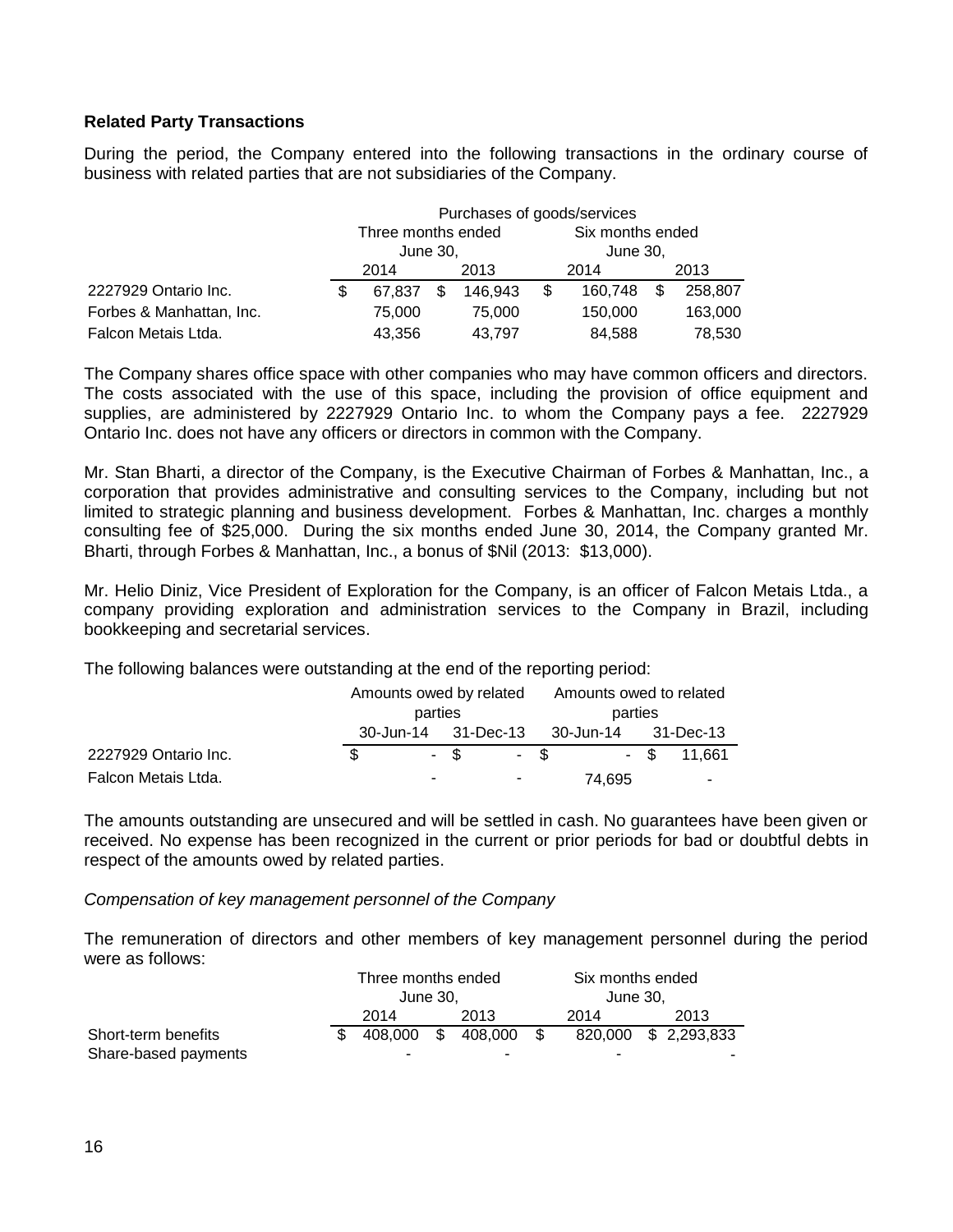In accordance with IAS 24 Related Party Disclosures, key management personnel are those persons having authority and responsibility for planning, directing and controlling the activities of the Company directly or indirectly, including any directors (executive and non-executive) of the Company.

The remuneration of directors and key executives is determined by the remuneration committee having regard to the performance of individuals and market trends.

More detailed information regarding the compensation of officers and directors of the Company is disclosed in the management information circular. The management information circular is available under profile of the Company on Sedar at [www.sedar.com.](http://www.sedar.com/)

## **Financial Instruments and Other Instruments**

The carrying value of cash and cash equivalents, prepaid expenses, sundry receivable, accounts payable and finance leases approximate their fair values due to the short maturity of those instruments.

## **Outstanding Share Data**

Authorized unlimited common shares without par value – 266,110,534 are issued and outstanding as at August 7, 2014.

There were no warrants outstanding as at August 7, 2014.

Stock options outstanding as at August 7, 2014 are as follows:

| Number of stock options | <b>Exercise</b> |             |
|-------------------------|-----------------|-------------|
| outstanding             | price           | Expiry date |
| 3,611,000               | \$<br>0.34      | 5-Mar-15    |
| 60,000                  | \$<br>0.45      | $2$ -Jun-15 |
| 1,768,000               | \$<br>0.36      | 29-Jul-15   |
| 50,000                  | \$<br>0.80      | 11-Nov-15   |
| 500,000                 | \$<br>0.89      | 5-Dec-15    |
| 4,657,000               | \$<br>1.33      | 21-Apr-16   |
| 3,372,000               | \$<br>1.15      | 31-Jan-17   |
| 250,000                 | \$<br>1.15      | 30-Apr-17   |
| 400,000                 | \$<br>1.17      | 14-Jun-17   |
| 2,815,000               | \$<br>1.15      | 3-Jul-17    |
| 1,160,000               | \$<br>1.15      | 10-Jul-17   |
| 300,000                 | \$<br>1.70      | 29-Nov-17   |
| 50,000                  | \$<br>1.58      | 11-Jan-18   |
| 200,000                 | \$<br>1.14      | 9-Apr-18    |
| 3,750,000               | \$<br>0.71      | 19-Aug-18   |
| 22,943,000              |                 |             |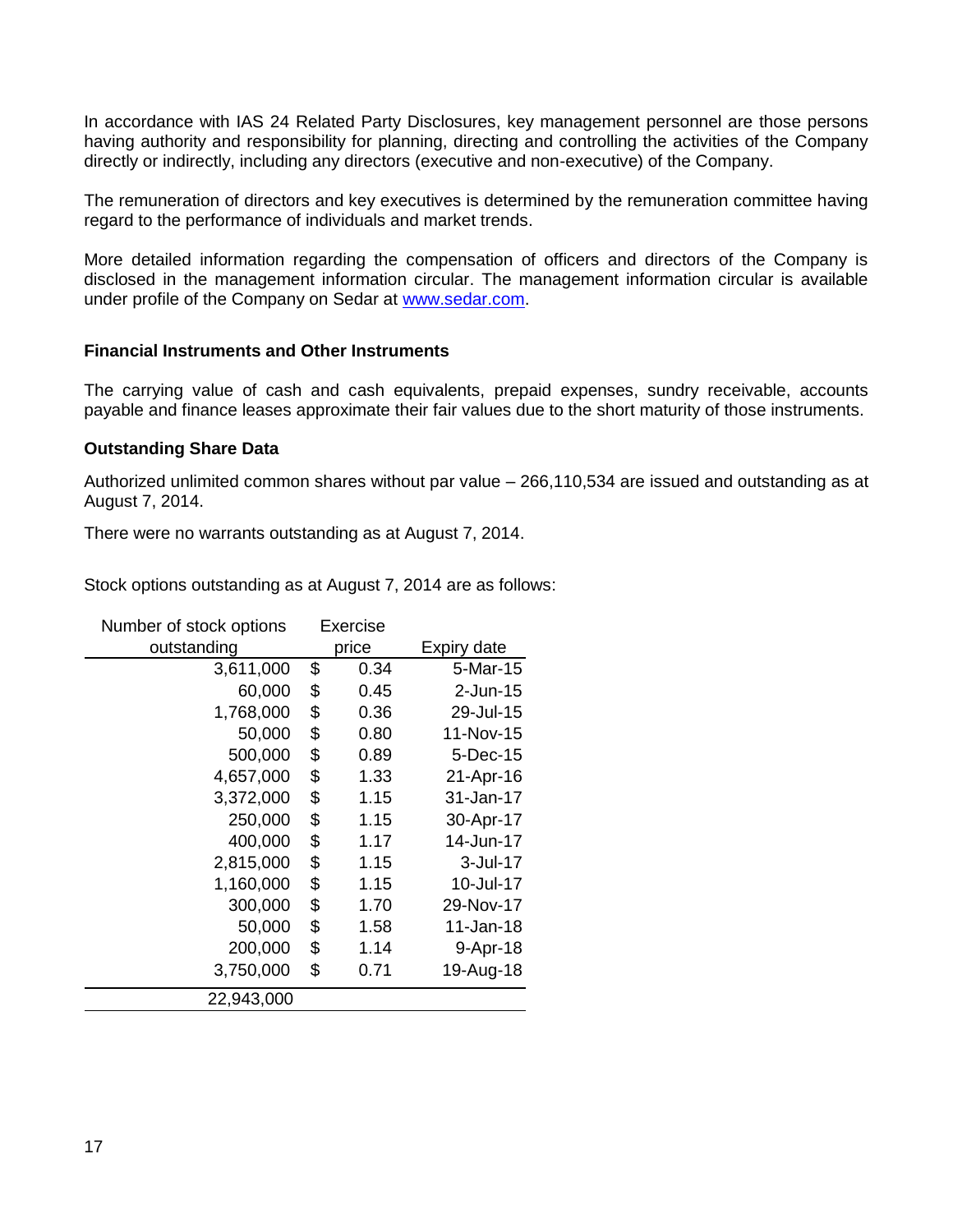## **Risks and Uncertainties**

The operations of the Company are speculative due to the high-risk nature of its business, which are the acquisition, financing, exploration and development of mining properties. These risk factors could materially affect the Company's future operating results and could cause actual events to differ materially from those described in forward–looking information relating to the Company.

#### Nature of Mining, Mineral Exploration and Development Projects

Development projects have no operating history upon which to base estimates of future capital and operating costs. For development projects, resource estimates and estimates of operating costs are, to a large extent, based upon the interpretation of geologic data obtained from drill holes and other sampling techniques, and feasibility studies, which derive estimates of capital and operating costs based upon anticipated tonnage and grades of ore to be mined and processed, ground conditions, the configuration of the mineral deposit, expected recovery rates of minerals from ore, estimated operating costs, and other factors. As a result, actual production, cash operating costs and economic returns could differ significantly from those estimated. It is not unusual for new mining operations to experience problems during the start-up phase, and delays in the commencement of production often can occur.

Mineral exploration is highly speculative in nature. There is no assurance that exploration efforts will be successful. Even when mineralization is discovered, it may take several years until production is possible, during which time the economic feasibility of production may change. Substantial expenditures are required to establish measured, indicated and inferred mineral resources through drilling. Upon completion of a definitive feasibility study, with an accompanying economic analysis, proven and probable mineral reserves may be estimated. Because of these uncertainties, no assurance can be given that exploration programs will result in the expansion of mineral resources or the establishment of mineral reserves. There is no certainty that the expenditures made towards the search and evaluation of mineral deposits will result in discoveries or development of commercial quantities of ore.

#### Mineral Resource Estimates May be Inaccurate

There are numerous uncertainties inherent in estimating Mineral Resources, including many factors beyond the control of the Corporation. Such estimates are a subjective process, and the accuracy of any Mineral Resource estimate is a function of the quantity and quality of available data and of the assumptions made and judgments used in geological interpretation. These amounts are estimates only and the actual level of recovery of minerals from such deposits may be different. Differences between management's assumptions, including economic assumptions such as metal prices, market conditions and actual events could have a material adverse effect on the Corporation's mineral resource estimates, financial position and results of operations.

#### Uncertainty Relating to Mineral Resources

Mineral resources that are not mineral reserves do not have demonstrated economic viability. Due to the uncertainty that may attach to mineral resources, there is no assurance that mineral resources will be upgraded to mineral reserves.

#### Licenses and Permits, Laws and Regulations

The Corporation's exploration and development activities, including mine, mill and infrastructure facilities, require permits and approvals from various government authorities, and are subject to extensive federal, provincial and local laws and regulations governing prospecting, development, production, transportation, exports, taxes, labour standards, occupational health and safety, mine safety and other matters. Such laws and regulations are subject to change, can become more stringent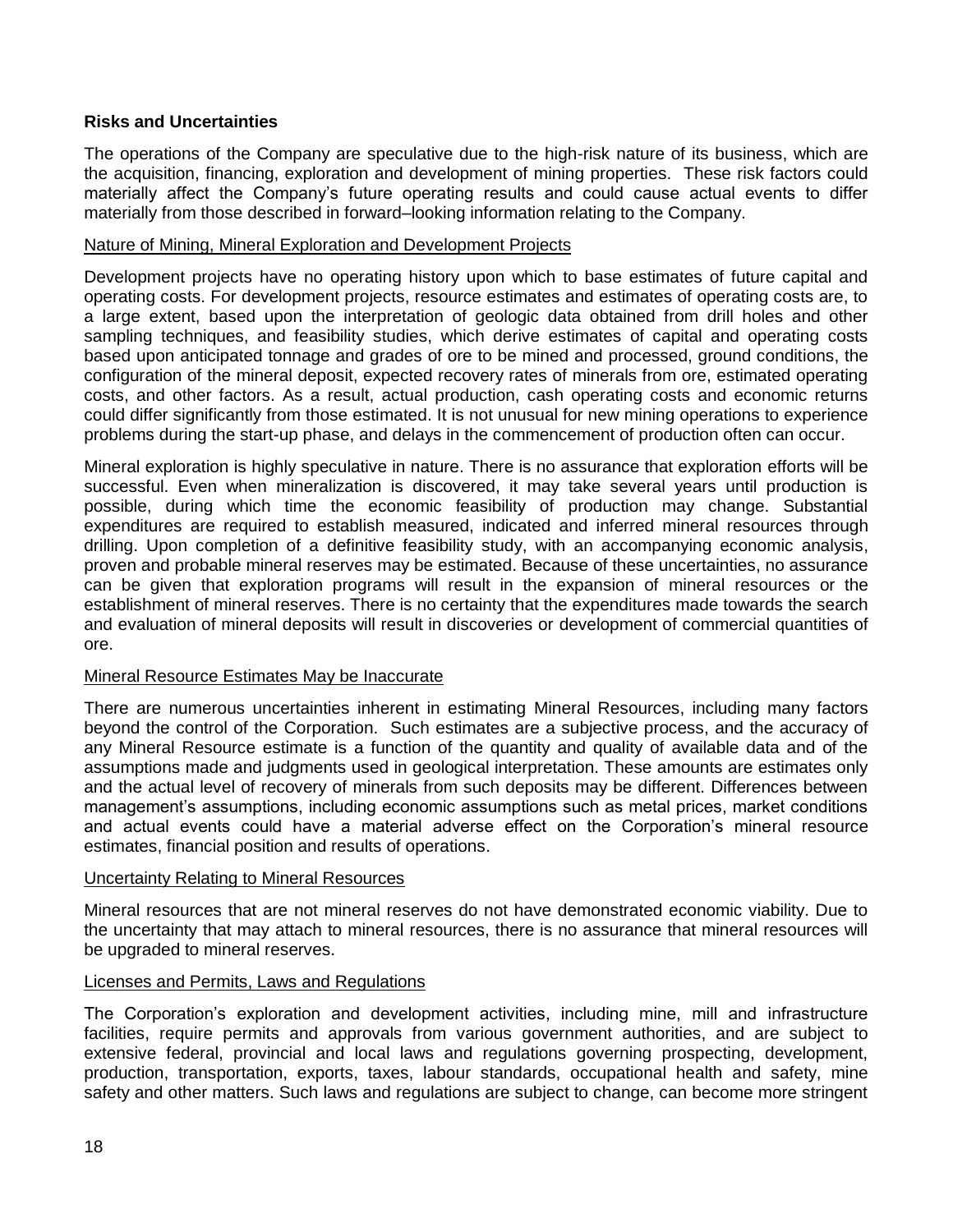and compliance can therefore become more time consuming and costly. In addition, the Corporation may be required to compensate those suffering loss or damage by reason of its activities. The Corporation will be required to obtain additional licenses and permits from various governmental authorities to continue and expand its exploration and development activities. There can be no assurance that the Corporation will be able to maintain or obtain all necessary licenses, permits and approvals that may be required to explore and develop its properties, commence construction or to operate its mining facilities.

The costs and potential delays associated with obtaining the necessary authorizations and licenses and complying with these authorizations, licenses and applicable laws and regulations could stop or materially delay or restrict the Corporation from proceeding with the development of the Volta Grande Gold Project. Any failure to comply with applicable laws, regulations, authorizations or licenses, even if inadvertent, could result in interruption or termination of exploration, development or mining operations or logistics operations, or material fines, penalties or other liabilities which could have a material adverse effect on the Corporation's business, properties, results of operations, financial condition or prospects. The Corporation can make no assurance that it will be able to maintain or obtain all of the required mineral licenses and authorizations on a timely basis, if at all. The Corporation only has exploration permits and the preliminary license which was granted on December 2, 2013 (see "*General Development of the Business – Financial Year Ended December 31, 2013*."). There is no assurance that it will obtain the corresponding mining concessions, or that if they are granted, that the process will not be heavily contested and thus costly and time consuming to the Corporation. In addition, it may not obtain one or more licenses. Any such failure may have a material adverse effect on the Corporation's business, results of operations and financial condition.

The Environmental Secretary Office of the State of Pará is the regulatory authority responsible for evaluating and determining the appropriateness of preliminary licenses. As part of the standard application process the Environmental Secretary Office holds public hearings. There can be no assurances that the Environmental Secretary Office of the State of Pará will grant the a preliminary license to the Corporation.

## No Revenues

To date, the Corporation has not recorded any revenues from operations nor has the Corporation commenced commercial production on any property. There can be no assurance that significant losses will not occur in the near future or that the Corporation will be profitable in the future. The Corporation's operating expenses and capital expenditures may increase in relation to the engagement of consultants, personnel and equipment associated with the continued exploration and future development of the Corporation's properties. The Corporation expects to continue to incur losses unless and until such time as it enters into commercial production and generates sufficient revenues to fund its continuing operations. The development of the Corporation's properties will continue to require the commitment of substantial resources. There can be no assurance that the Corporation will continue as a going concern, generate any revenues or achieve profitability.

## Mineral Commodity Prices

The ability of the Corporation to fund its activities and, if it becomes a producing mineral company, the profitability of the Corporation's operations will depend upon the market price of mineral commodities. Mineral prices fluctuate widely and are affected by numerous factors beyond the control of the Corporation. The level of interest rates, the rate of inflation, the world supply of mineral commodities, the stability of exchange rates and geopolitical concerns can all cause significant fluctuations in prices. Such external economic factors are in turn influenced by changes in international investment patterns, monetary systems and political developments. The price of mineral commodities has fluctuated widely in recent years, and future price declines could cause commercial production to be impracticable,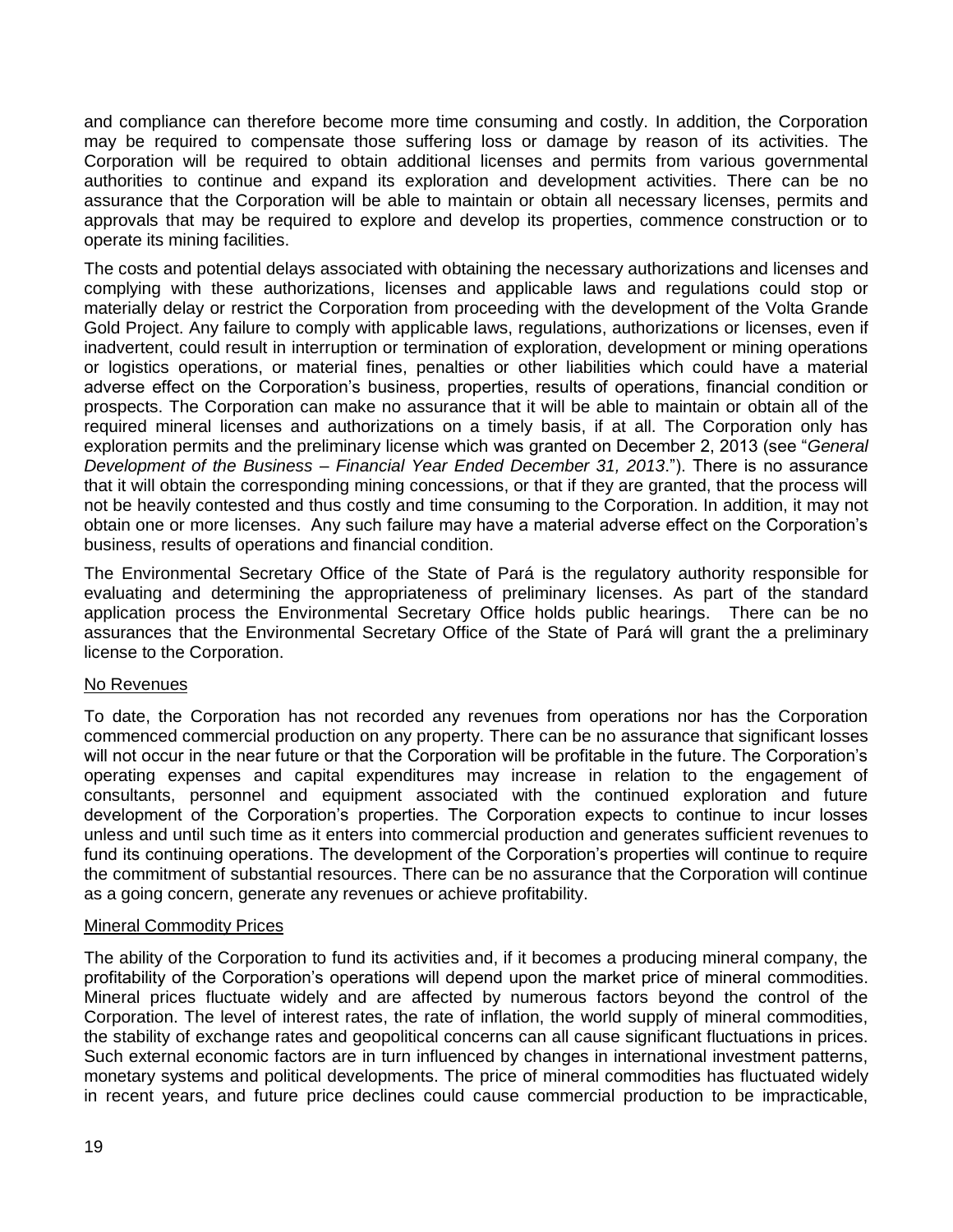thereby having a material adverse effect on the Corporation's business, financial condition and result of operations.

## Liquidity Concerns and Future Financings

The Corporation will require significant capital and operating expenditures in connection with the development of the Volta Grande Gold Project. There can be no assurance that the Corporation will be successful in obtaining the required financing as and when needed. Volatile markets may make it difficult or impossible for the Corporation to obtain debt or equity financing on favourable terms, if at all. Failure to obtain additional financing on a timely basis may cause the Corporation to postpone or slow down its development plans, forfeit rights in some or all of the Corporation's properties or reduce or terminate some or all of its activities. In the event that the Corporation completes an equity financing, such financing could be extremely dilutive to current shareholders who invested in the Corporation at higher share prices.

## Foreign Exchange

Gold is sold in United States dollars thus the Corporation is subject to foreign exchange risks relating to the relative value of the Canadian dollar and the Brazilian Reais as compared to the United States dollar. To the extent that the Corporation generates revenues upon reaching the production stage on its properties, it will be subject to foreign exchange risks as revenues will be received in United States dollars while operating and capital costs will be incurred primarily in Canadian dollars and Brazilian Reais. A decline in the United States dollar would result in a decrease in the real value of the Corporation's revenues and adversely affect the Corporation's financial performance.

## **Environmental**

The Company's activities are subject to extensive federal, provincial and local laws and regulations governing environmental protection and employee health and safety. Environmental legislation is evolving in a manner that is creating stricter standards, while enforcement, fines and penalties for noncompliance are more stringent. The cost of compliance with changes in governmental regulations has the potential to reduce the profitability of operations. Furthermore, any failure to comply fully with all applicable laws and regulations could have significant adverse effects on the Company, including the suspension or cessation of operations.

The current and future operations of the Corporation, including development and mining activities, are subject to extensive federal, state and local laws and regulations governing environmental protection, including protection and remediation of the environment and other matters. Activities at the Corporation's properties may give rise to environmental damage and create liability for the Corporation for any such damage or any violation of applicable environmental laws. To the extent the Corporation is subject to environmental liabilities, the payment of such liabilities or the costs that the Corporation may incur to remedy environmental pollution would reduce otherwise available funds and could have a material adverse effect the Corporation. If the Corporation is unable to fully remedy an environmental problem, it might be required to suspend operations or enter into interim compliance measures pending completion of the required remedy. The potential exposure may be significant and could have a material adverse effect. The Corporation intends to minimize risks by taking steps to ensure compliance with environmental, health and safety laws and regulations and operating to applicable environmental standards.

Many of the local, state and federal environmental laws and regulations require the Corporation to obtain licenses for its activities. The Corporation must update and review its licenses from time to time, and is subject to environmental impact analyses and public review processes prior to approval of new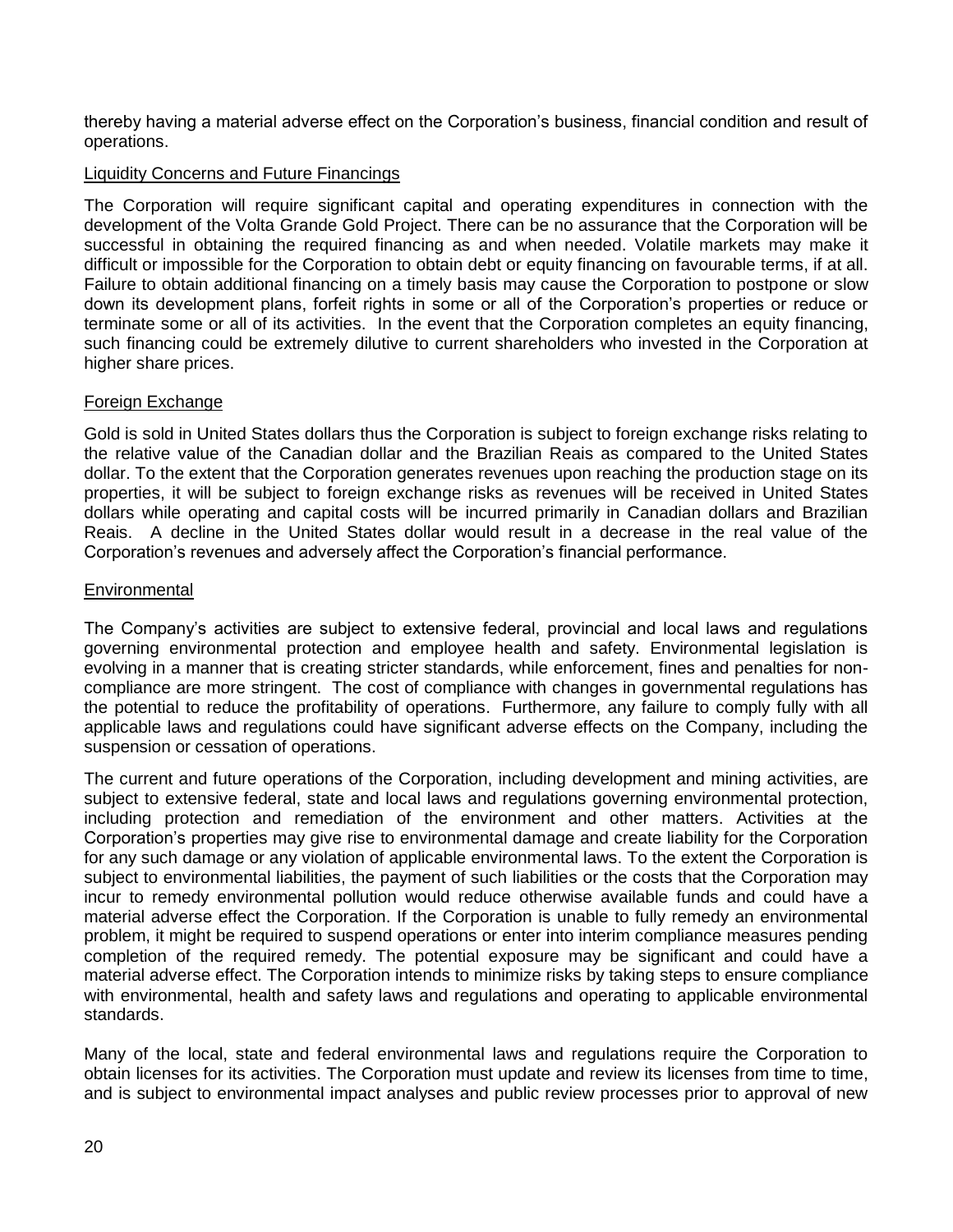activities. In particular, the Corporation's mineral project is located in the Volta Grande do Xingu region, in the surroundings of the area where the Belo Monte hydroelectric plant is being constructed, on the Xingu River, which is one of the Amazon's most important rivers. Due to the existence of communities of indigenous peoples and the region's biodiversity, the environmental licensing process of the Belo Monte dam has attracted a great deal of attention from the local communities, non-governmental organizations, the Federal Public Prosecutor Office, the Brazilian Institute of Environment and Renewable Natural Resources, and other Brazilian and foreign institutions. Therefore, environmental licensing of the Volta Grande Gold Project and relations with local communities may be more challenging and time consuming and subject to greater scrutiny as compared to the environmental licensing process and community and social relations for other mineral projects conducted in Brazil. Belo Sun can make no assurance that it will be able to maintain or obtain all of the required environmental and social licenses on a timely basis, if at all.

In addition, it is possible that future changes in applicable laws, regulations and authorizations or changes in enforcement or regulatory interpretation could have a significant impact on the Corporation's activities. Those risks include, but are not limited to, the risk that regulatory authorities may increase bonding requirements beyond the Corporation's or its subsidiaries' financial capabilities.

## Title to Properties

The acquisition of title to resource properties is a very detailed and time-consuming process. The Corporation holds its interest in its properties indirectly through exploration permits and exploration applications. Title to, and the area of, the permits may be disputed or applications may lapse. There is no guarantee that such title will not be challenged or impaired. There may be challenges to the title of the properties in which the Corporation may have an interest, which, if successful, could result in the loss or reduction of the Corporation's interest in the properties. There are garimpeiros (informal miners) operating within the Corporation's property, and there may be issues and difficulties that could arise, including title disputes and the risk of the garimpeiros encroaching onto active areas of the Volta Grande Gold Project.

The Corporation may need to acquire title to additional surface rights and property interests to further exploration and development activities. There can be no assurances that the Corporation will be able to acquire such additional surface rights. To the extent additional surface rights are available, they may only be acquired at significantly increased prices, potentially adversely impacting financial performance of the Corporation.

#### Uninsured Risks

The Corporation maintains insurance to cover normal business risks. In the course of exploration and development of mineral properties, certain risks and, in particular, unexpected or unusual geological operating conditions including explosions, rock bursts, cave-ins, fire and other natural disasters may occur. It is not always possible to fully insure against such risks as a result of high premiums or other reasons. Should such liabilities arise, they could reduce or eliminate any future profitability and result in increasing costs and a decline in the value of the Common Shares.

#### **Competition**

The Corporation competes with many other mining companies that have substantially greater resources than the Corporation. Such competition may result in the Corporation being unable to acquire desired properties, recruit or retain qualified employees or acquire the capital necessary to fund the Corporation's operations and develop its properties. The Corporation's inability to compete with other mining companies for these resources could have a material adverse effect on the Corporation's results of operations and business.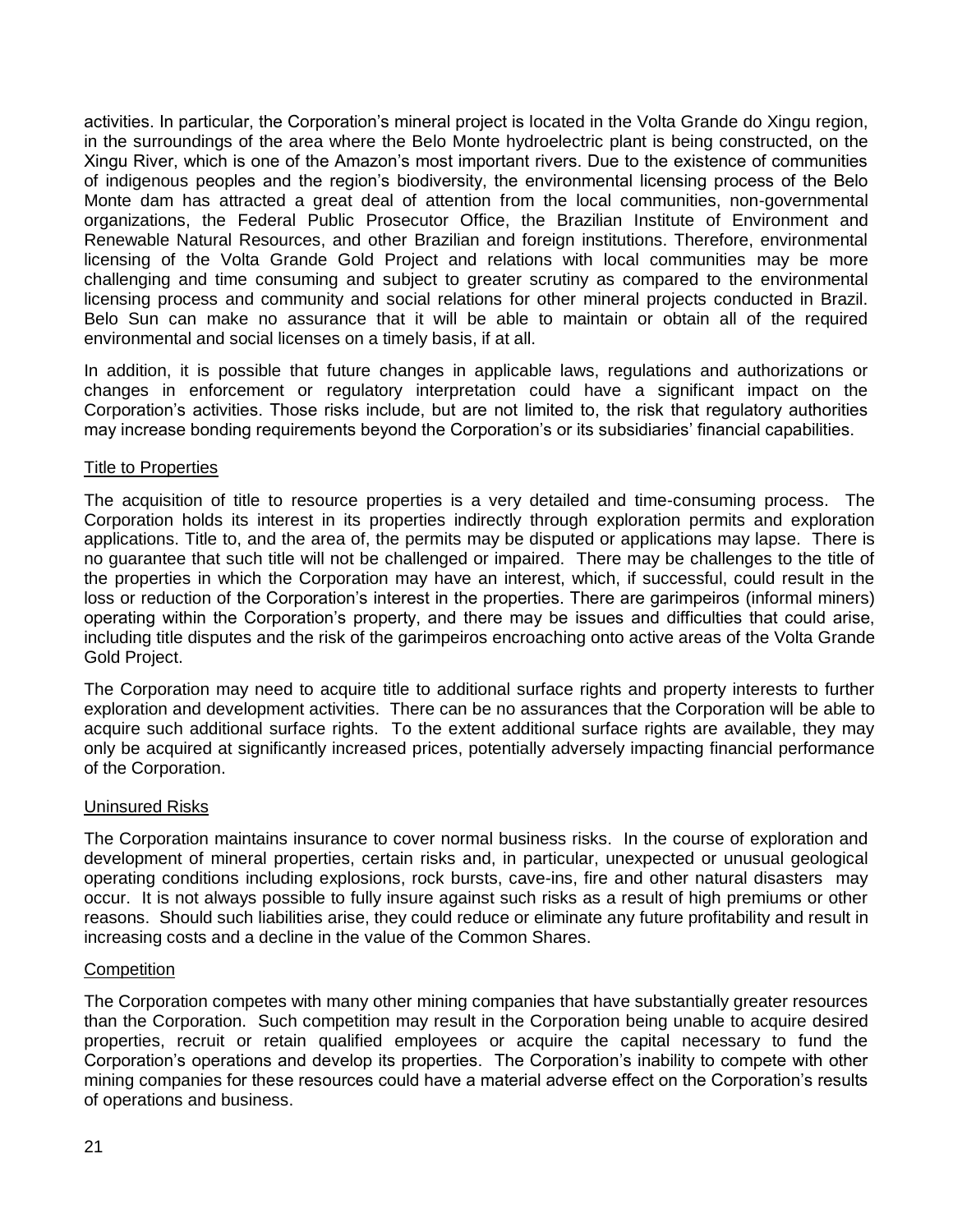## Dependence on Outside Parties

The Corporation has relied upon consultants, engineers and others and intends to rely on these parties for exploration, development and construction operations, and local expertise. Substantial expenditures are required to establish Mineral Resources and Mineral Reserves through drilling, to carry out environmental and social impact assessments, to develop metallurgical processes to extract the metal from the ore. If such parties' work is deficient or negligent or is not completed in a timely manner, it could have a material adverse effect on the Corporation.

#### Dependence on Key Personnel

Belo Sun is reliant on key personnel it has employed or engaged. Loss of such personnel may have a material adverse impact on the performance of the Corporation. In addition, the recruitment of qualified personnel is critical to the Corporation's success. As Belo Sun's business grows, it will require additional key financial, administrative, mining, marketing and public relations personnel as well as additional staff for operations.

Recruiting and retaining qualified personnel in the future is critical to the Corporation's success. As the Corporation develops its Volta Grande Gold Project toward commercial production, the need for skilled labour will increase. The number of persons skilled in the exploration and development of mining properties is limited and competition for this workforce is intense. The development of the Volta Grande Gold Project and other initiatives of the Corporation may be significantly delayed or otherwise adversely affected if the Corporation cannot recruit and retain qualified personnel as and when required.

#### Litigation

Belo Sun has entered into legal binding agreements with various third parties on a consulting and partnership basis. The rights and obligations that arise from such agreements is open to interpretation and Belo Sun may disagree with the position taken by the various other parties resulting in a dispute that could potentially initiate litigation and cause Belo Sun to incur legal costs in the future. Given the speculative and unpredictable nature of litigation, the outcome of any future disputes could have a material adverse effect on Belo Sun.

#### Availability of Reasonably Priced Raw Materials and Mining Equipment

The Company will require a variety of raw materials in its business as well as a wide variety of mining equipment. To the extent these materials or equipment are unavailable or available only at significantly increased prices, the Company's production and financial performance could be adversely affected.

#### Share Price Fluctuations

The market price of securities of many companies, particularly development stage companies, experience wide fluctuations in price that are not necessarily related to the operating performance, underlying asset values or prospects of such companies. There can be no assurance that fluctuations in the Corporation's share price will not occur. During the 52 weeks ended May 12, 2014, the Corporation's share price closed at a high of \$0.93 and a low of \$0.21.

#### Conflicts of Interest

Certain of the Corporation's directors and officers serve or may agree to serve as directors or officers of other companies and, to the extent that such other companies may participate in ventures in which the Corporation may participate, the directors of the Corporation may have a conflict of interest in negotiating and concluding terms respecting such participation.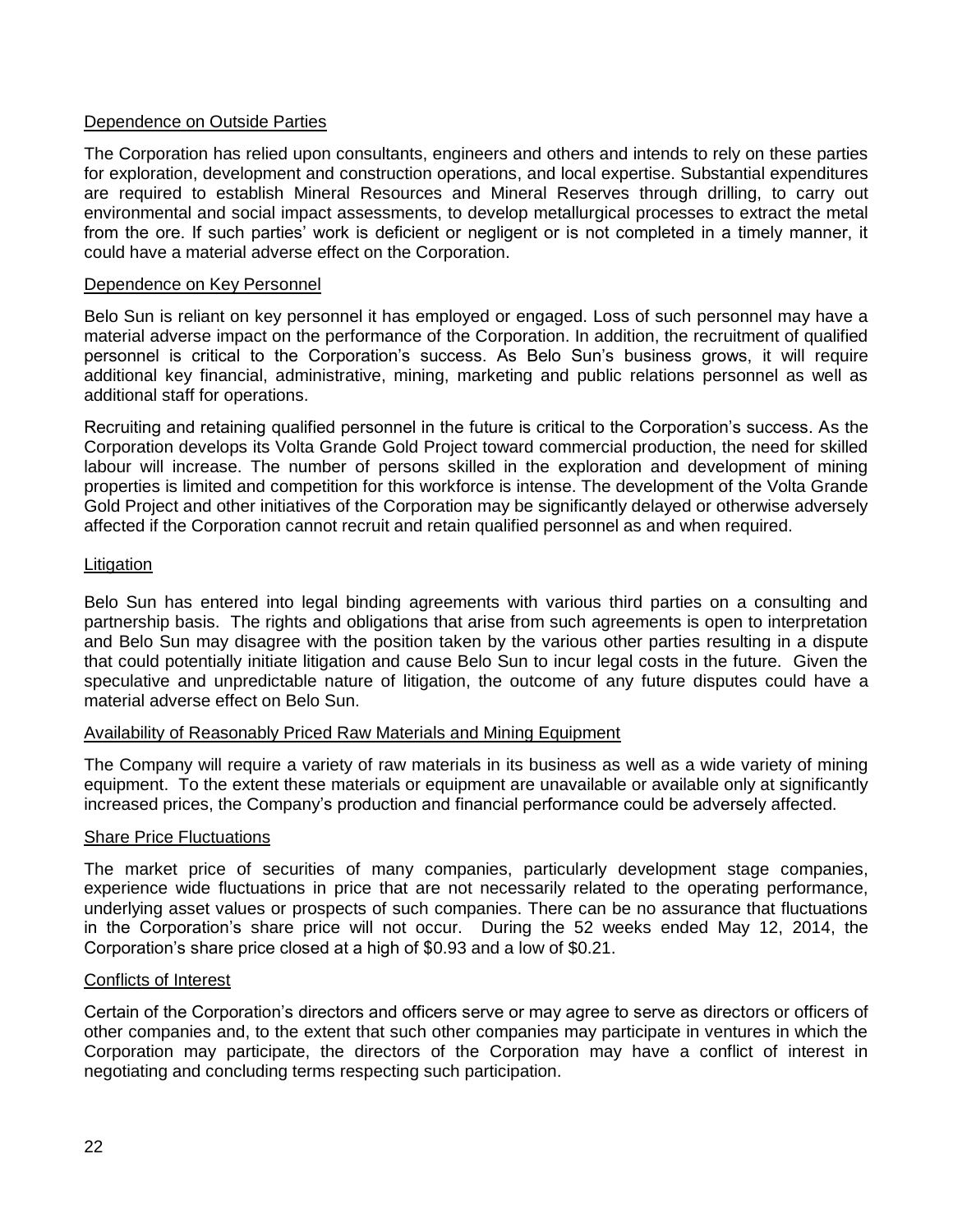## Foreign Operations

At present, the operations of Belo Sun are located in Brazil. As a result, the operations of the Corporation are exposed to various levels of political, economic and other risks and uncertainties associated with operating in a foreign jurisdiction. These risks and uncertainties include, but are not limited to, currency exchange rates; price controls; import or export controls; currency remittance; high rates of inflation; labour unrest; renegotiation or nullification of existing permits, applications and contracts; tax disputes; changes in tax policies; restrictions on foreign exchange; changing political conditions; community relations; currency controls; and governmental regulations that may require the awarding of contracts of local contractors or require foreign contractors to employ citizens of, or purchase supplies from, a particular jurisdiction. Changes, if any, in mining or investment policies or shifts in political attitudes in Brazil or other countries in which Belo Sun may conduct business, may adversely affect the operations of the Corporation. The Corporation may become subject to local political unrest or poor community relations that could have a debilitating impact on operations and, at its extreme, could result in damage and injury to personnel and site infrastructure.

Failure to comply with applicable laws and regulations may result in enforcement actions and include corrective measures requiring capital expenditures, installing of additional equipment or remedial actions. Parties engaged in mining operations may be required to compensate those suffering loss or damage by reason of mining actives and may have civil or criminal fines or penalties imposed for violations of applicable laws or regulations.

## Foreign mining tax regimes

Mining tax regimes in foreign jurisdictions are subject to differing interpretations and are subject to constant change. The Corporation's interpretation of taxation law as applied to its transactions and activities may not coincide with that of the tax authorities. As a result, transactions may be challenged by tax authorities and the Corporation's operations may be assessed, which could result in significant additional taxes, penalties and interest. In addition, proposed changes to mining tax regimes in foreign jurisdictions could result in significant additional taxes payable by the Corporation, which would have a negative impact on the financial results of the Corporation.

## **Disclosure Controls and Procedures**

Management of the Company is responsible for establishing and maintaining disclosure controls and procedures. Management has designed such disclosure controls and procedures, or caused them to be designed under its supervision, to provide reasonable assurance that material information relating to the Company, including its consolidated subsidiaries, is made known to the Chief Executive Officer and the Chief Financial Officer by others within those entities.

## Internal Control Over Financial Reporting

Belo Sun's management, including the CEO and CFO, is responsible for establishing and maintaining adequate internal control over financial reporting. Under their supervision, the Company's internal control over financial reporting is a process designed to provide reasonable assurance regarding the reliability of financial reporting and the preparation of financial statements for external purposes in accordance with IFRS. The Company's internal control over financial reporting includes policies and procedures that:

• Pertain to the maintenance of records that, in reasonable detail, accurately and fairly reflect the transactions, acquisitions and dispositions of the assets of the Company;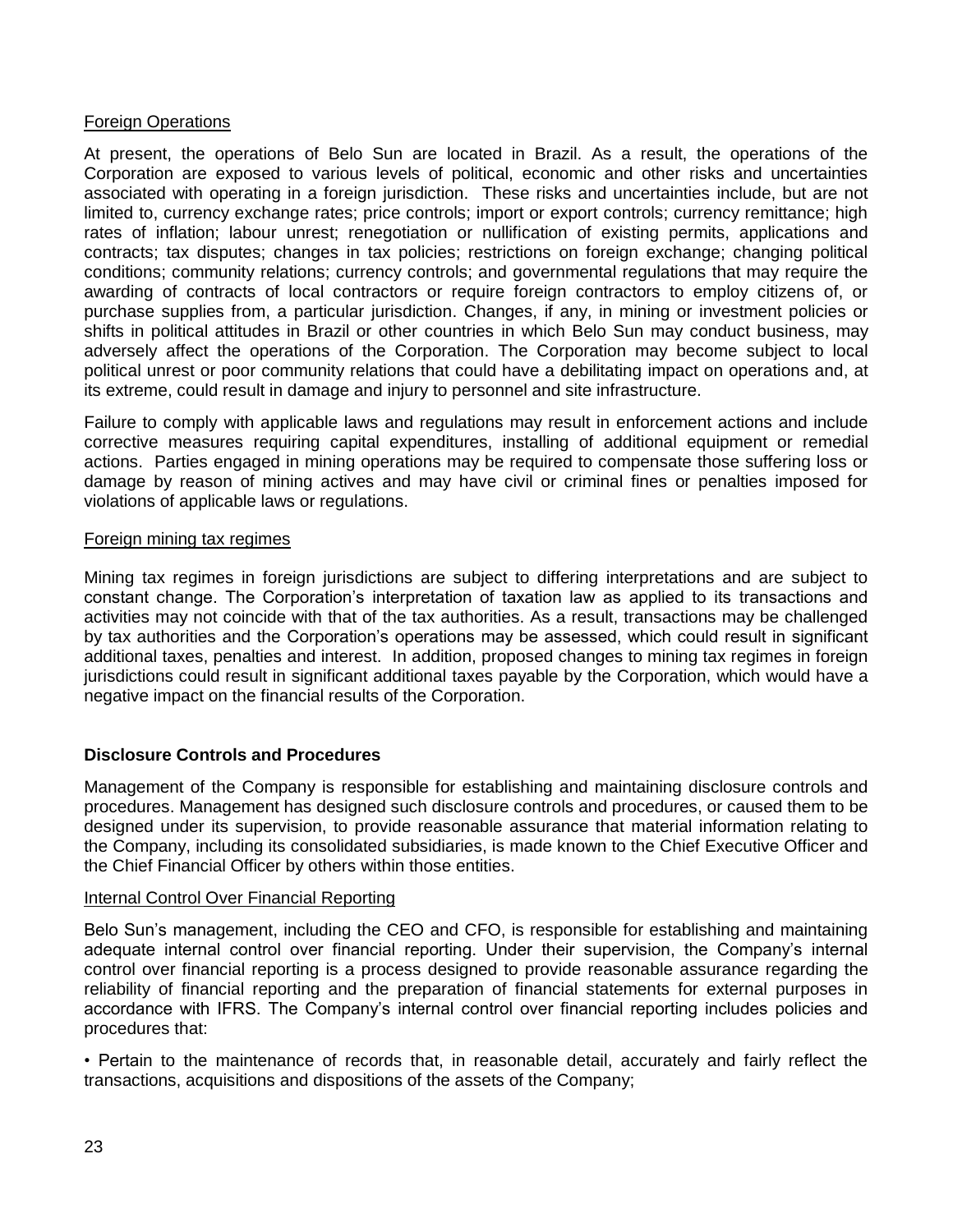• Provide reasonable assurance regarding the prevention or timely detection of unauthorized acquisition, use or disposition of the Company's assets that could have a material effect on the annual or interim financial statements.

The CEO and CFO have certified that Internal Controls over Financial Reporting have been designed to provide reasonable assurance regarding the reliability of financial reporting and the preparation of financial statements for external purposes in accordance with IFRS. Management used the criteria set forth by the Committee of Sponsoring Organizations of the Treadway Commission on Internal Control (COSO) Framework to design the Company's internal control over financial reporting. The Audit Committee of the Company has reviewed this MD&A and the consolidated financial statements for the six months ended June 30, 2014, and Belo Sun's Board of Directors approved these documents prior to their release.

# Limitations of Controls and Procedures

The Company's management, including the Chief Executive Officer and Chief Financial Officer, believe that disclosure controls and procedures and internal control over financial reporting, no matter how well conceived and operated, can provide only reasonable, not absolute, assurance that the objectives of the control system are met. Further, the design of a control system must reflect the fact that there are resource constraints, and the benefits of controls must be considered relative to their costs. Because of the inherent limitations in all control systems, they cannot provide absolute assurance that all control issues and instances of fraud, if any, within the Company have been prevented or detected. These inherent limitations include the realities that judgments in decision-making can be faulty, and that breakdowns can occur because of simple error or mistake. Additionally, controls can be circumvented by the individual acts of some persons, by collusion of two or more people, or by unauthorized override of the controls. The design of any control system also is based in part upon certain assumptions about the likelihood of future events, and there can be no assurance that any design will succeed in achieving its stated goals under all potential future conditions. Accordingly, because of the inherent limitations in a cost effective control system, misstatements due to error or fraud may occur and not be detected.

# **Significant Accounting Policies**

The Company's significant accounting policies can be found in Note 2 of its annual consolidated financial statements for the twelve months ended December 31, 2013.

## Future Accounting Pronouncements

IFRS 9, Financial Instruments: Classification and Measurement, effective for annual periods beginning on or after January 1, 2015, with early adoption permitted, introduces new requirements for the classification and measurement of financial instruments. Management anticipates that this standard will be adopted in the Company's financial statements for the period beginning January 1, 2015, and has not yet considered the potential impact of the adoption of IFRS 9.

## Critical Accounting Estimates

The preparation of the Company's Financial Statements in conformity with IFRS requires management to make estimates and assumptions that affect the reported amounts of assets and liabilities and disclosure of contingent assets and liabilities at the date of the Financial Statements and reported amounts of revenues and expenses during the reported period. Such estimates and assumptions affect the carrying value of assets, impact decisions as to when exploration and development costs should be capitalized or expensed, and impact estimates for asset retirement obligations and reclamation costs. Other significant estimates made by the Company include factors affecting